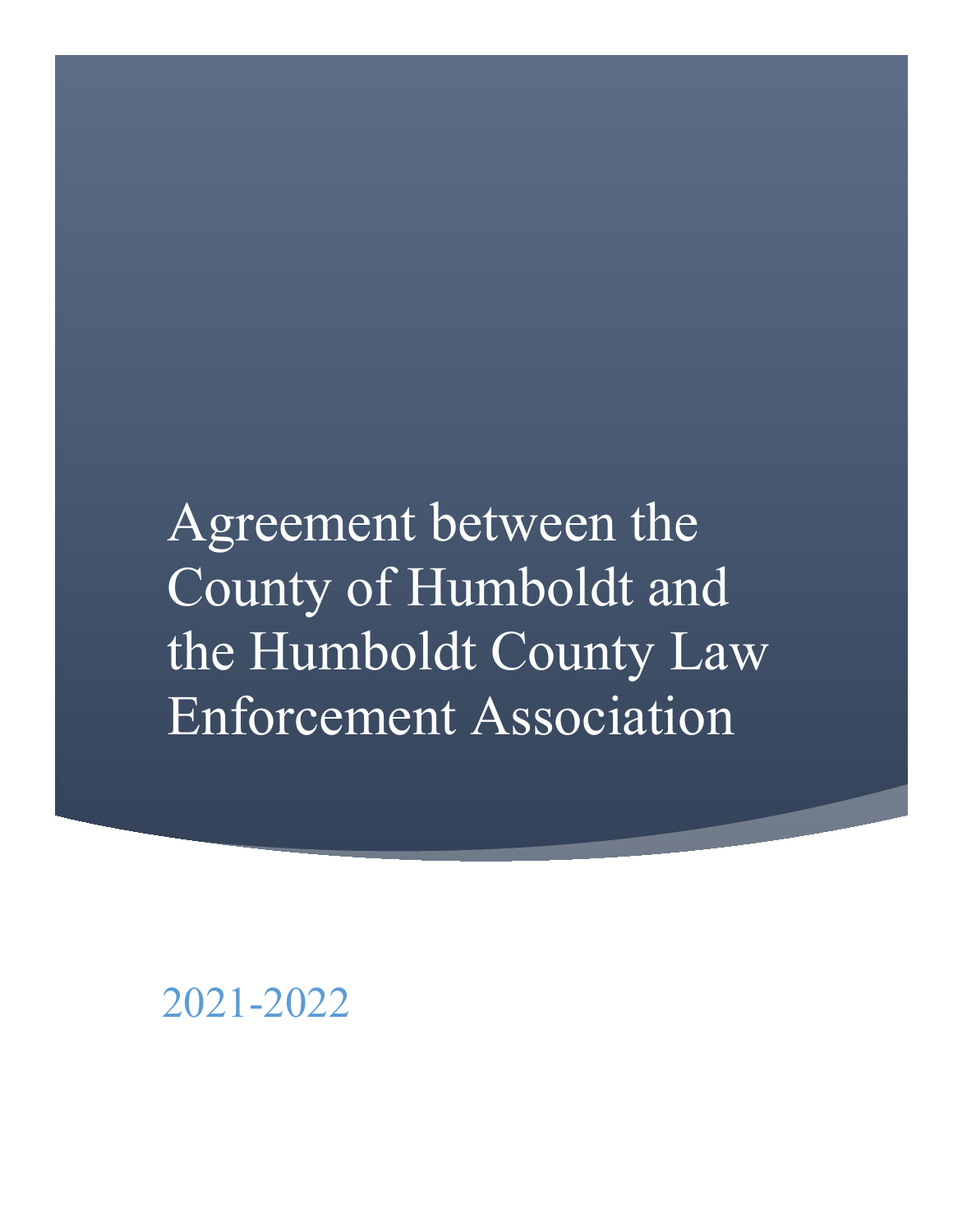**This page is intentionally left blank**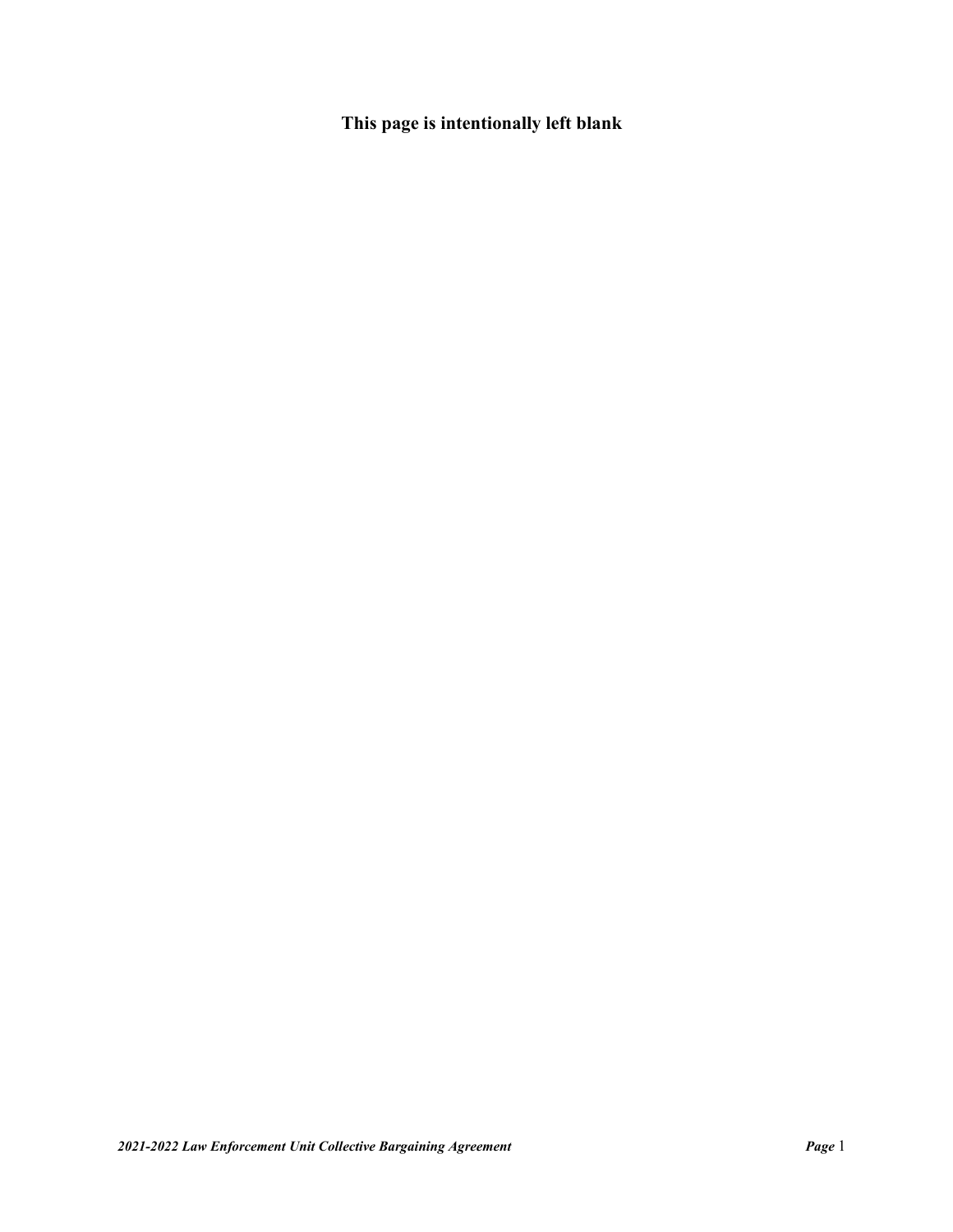## Table of Contents

| <b>ARTICLE 4</b> |                                                   |
|------------------|---------------------------------------------------|
|                  |                                                   |
|                  |                                                   |
|                  |                                                   |
|                  | ARTICLE 8 UNIFORM ALLOWANCE AND PERSONAL PROPERTY |
|                  |                                                   |
|                  |                                                   |
|                  |                                                   |
|                  |                                                   |
|                  |                                                   |
|                  |                                                   |
|                  |                                                   |
|                  |                                                   |
|                  |                                                   |
|                  |                                                   |
|                  |                                                   |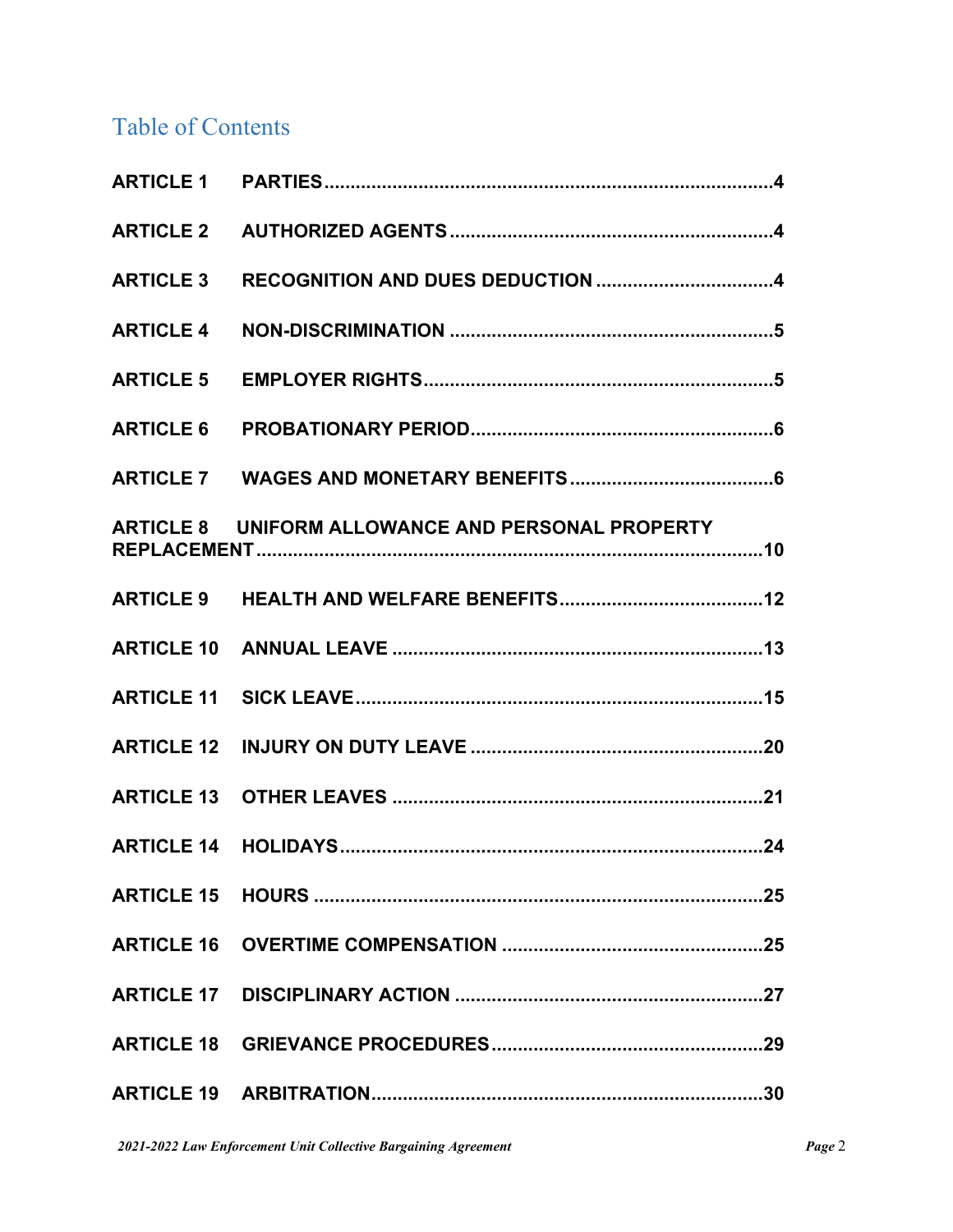| ARTICLE 22 FULL UNDERSTANDING, MODIFICATION AND WAIVER34                    |  |
|-----------------------------------------------------------------------------|--|
|                                                                             |  |
|                                                                             |  |
|                                                                             |  |
| Humboldt County Law Enforcement Unit Range Assignments by Classification*36 |  |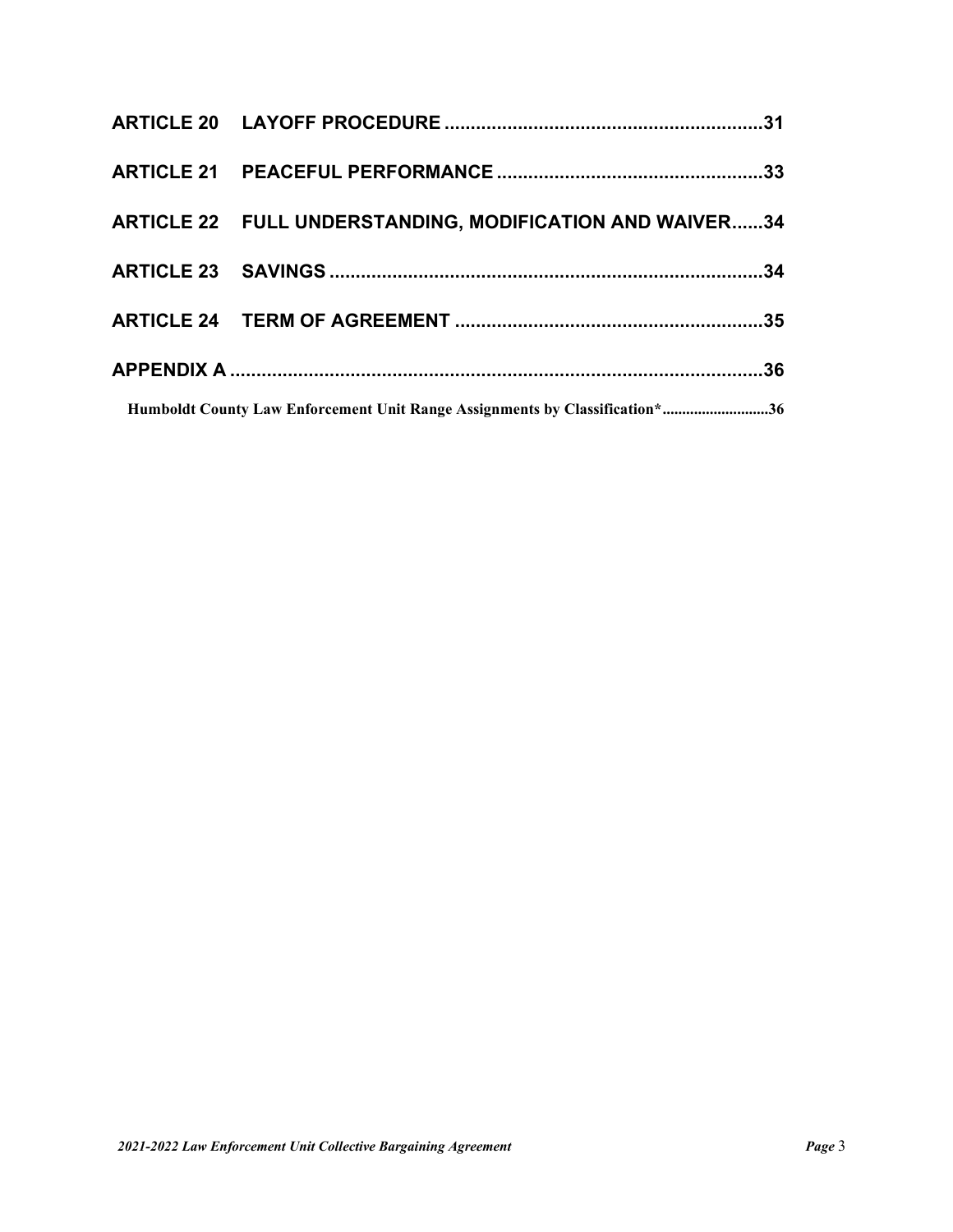## <span id="page-4-0"></span>**ARTICLE 1 PARTIES**

1.1 This Agreement is entered into this June 7, 2021, by and between the County of Humboldt (hereinafter referred to as "County"), and the Humboldt County Law Enforcement Association (hereinafter referred to as "Association" or "HCLEA"). Provisions of this Agreement that require changes in terms and conditions of employment shall be prospective except where another date is identified. Changes in payroll items shall be effective at the beginning of a payroll period.

## <span id="page-4-1"></span>**ARTICLE 2 AUTHORIZED AGENTS**

- 2.1 For the purpose of administering the terms and provisions of this Agreement, the following agents have been designated:
	- A. County's principal authorized agent shall be: County Manager HUMBOLDT COUNTY Courthouse, Room 205 50 W.  $5^{th}$  St. Winnemucca, NV 89445
	- B. Association's principal authorized agent shall be: President HUMBOLDT COUNTY LAW ENFORCEMENT ASSOCIATION 50 W. 5th St. Winnemucca, NV 89445

## <span id="page-4-2"></span>**ARTICLE 3 RECOGNITION AND DUES DEDUCTION**

- 3.1 *Exclusive Representation*. The Employer recognizes the Association as the sole collective bargaining agent for all regular full-time and regular part-time employees of the County within job classifications covered by this Agreement who are presently employed and subsequently hired by the Employer at its location in Nevada.
- 3.2 *Bargaining Unit Defined*. The classifications included in the bargaining unit are listed in the attached Appendix A and, by reference, incorporated herein and made a part of this Agreement.
- 3.3 *Dues Deductions*. The parties agree that for good consideration, the County will provide payroll deduction to the Association on the following terms:
	- 3.3.1 *Authorization.* The County shall deduct dues from the salaries of Association members and remit the total deductions to the designated Association officer(s) on a monthly basis, provided, however, no deductions shall be made except in accordance with a deduction authorization form individually and voluntarily executed by the employee for whom the deductions is made. The deduction authorization form shall specify any Association restrictions on the employee's right to terminate his/her dues deduction authorization. No stated restriction shall require the employee to remain a member beyond the end of the calendar month of the employee's action to terminate such status.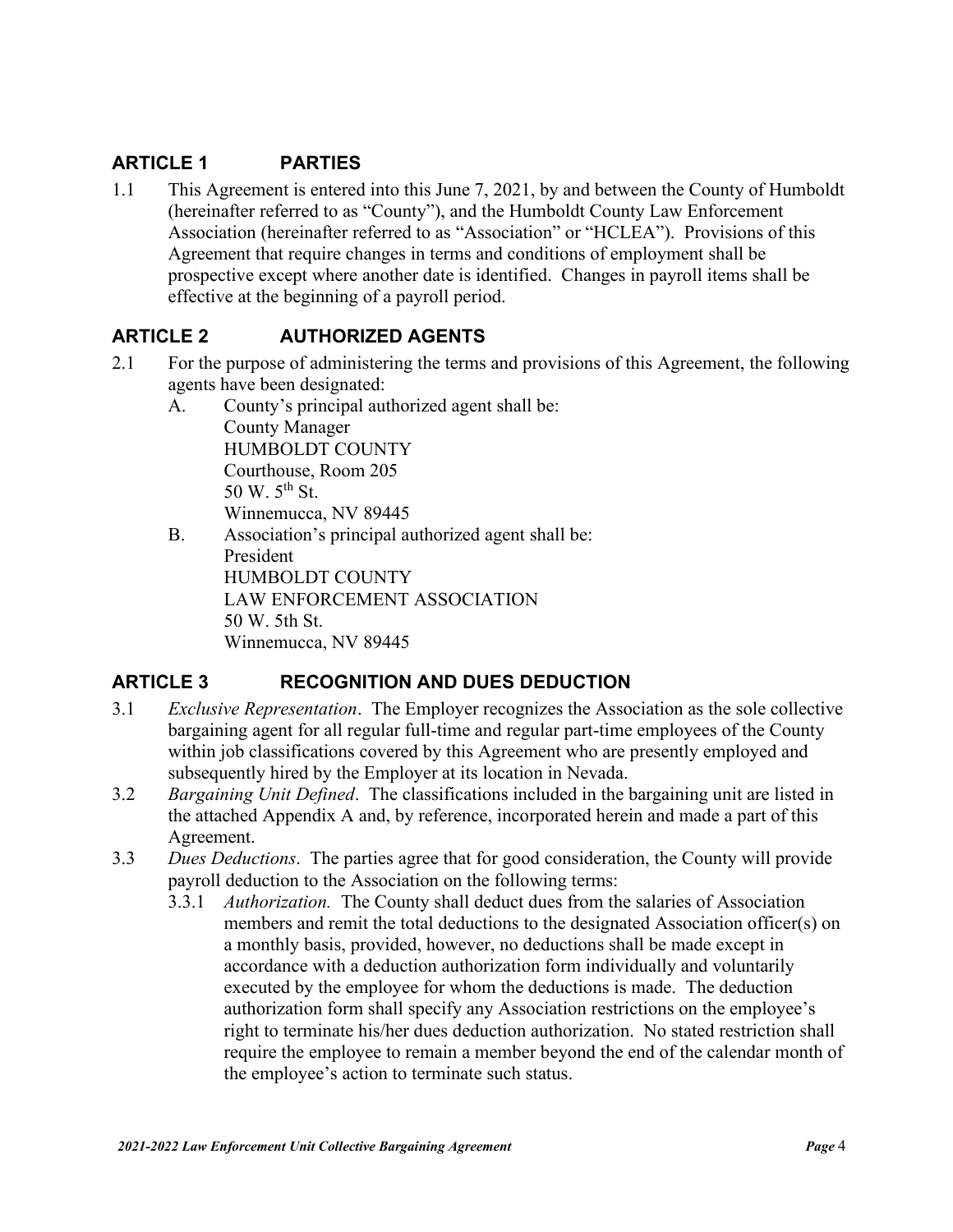- 3.3.2 *Amount of Dues*. The Association shall certify to the County in writing the current rate of membership dues. The Association will notify the County of any change in the rate of membership dues at least thirty (30) days prior to the effective date of such change.
- 3.4 *Indemnification.* The Association shall indemnify and hold the County harmless against any and all claims, demands, suits and all other forms of liability or costs which shall arise out of or by reason of action taken or not taken by the County at the request of the Association under the provisions of this Article or through the proper execution of this Article.

## <span id="page-5-0"></span>**ARTICLE 4 NON-DISCRIMINATION**

- 4.1 *Non-Discrimination.* The provisions of this Agreement shall be applied equally to all employees in the bargaining unit without discrimination as to race, color, religion, sex, age, physical or mental disability, national origin, or because of political or personal reasons or affiliations. The Association shall share equally with the County the responsibility for applying this provision of the Agreement.
- 4.2 *Appeal of Alleged Violations.* Alleged violations of these provisions shall not be appealable to any outside third party using the grievance procedure of this Agreement. Any appeal beyond the County Manager's level shall be to the body empowered by Federal or State statute for the purpose of resolving such disputes.

## <span id="page-5-1"></span>**ARTICLE 5 EMPLOYER RIGHTS**

Employer retains, solely and exclusively, all the rights, powers and authority exercised or held prior to the execution of this Agreement, except as expressly limited by a specific provision of this Agreement. Without limiting the generality of the foregoing, the rights, powers, and authority retained solely and exclusively by Employer and not abridged herein, include, but are not limited to the following: To manage and direct its business and personnel; to manage, control, and determine the mission of its departments, buildings, facilities, and operations; to assign, repair, inspect, and retrieve Employer property and space; to create, change, combine or abolish jobs, policies, departments and facilities in whole or in part; to subcontract or discontinue work for economic or operational reasons; to direct the work force; to increase or decrease the work force and determine the number of employees needed; upon reasonable suspicion of impaired ability on the job, to require employee physical examinations and tests endorsed by a physician and paid for by the Employer; to hire, transfer, promote, and maintain the discipline and efficiency of its employees; to establish work standards, schedules of operation and reasonable work load; to specify or assign work requirements and require overtime; to schedule working hours and shifts; to adopt rules of conduct (including acceptable dress standards) and penalties for violation thereof; to determine the type and scope of work to be performed by employees and the services to be provided; to take action deemed necessary to provide for the safety of employees and clients; to classify positions; to establish initial salaries of new classifications after notification of the Association; to determine the methods, processes, means, and places of providing services and to take whatever action necessary to prepare for and operate in an emergency.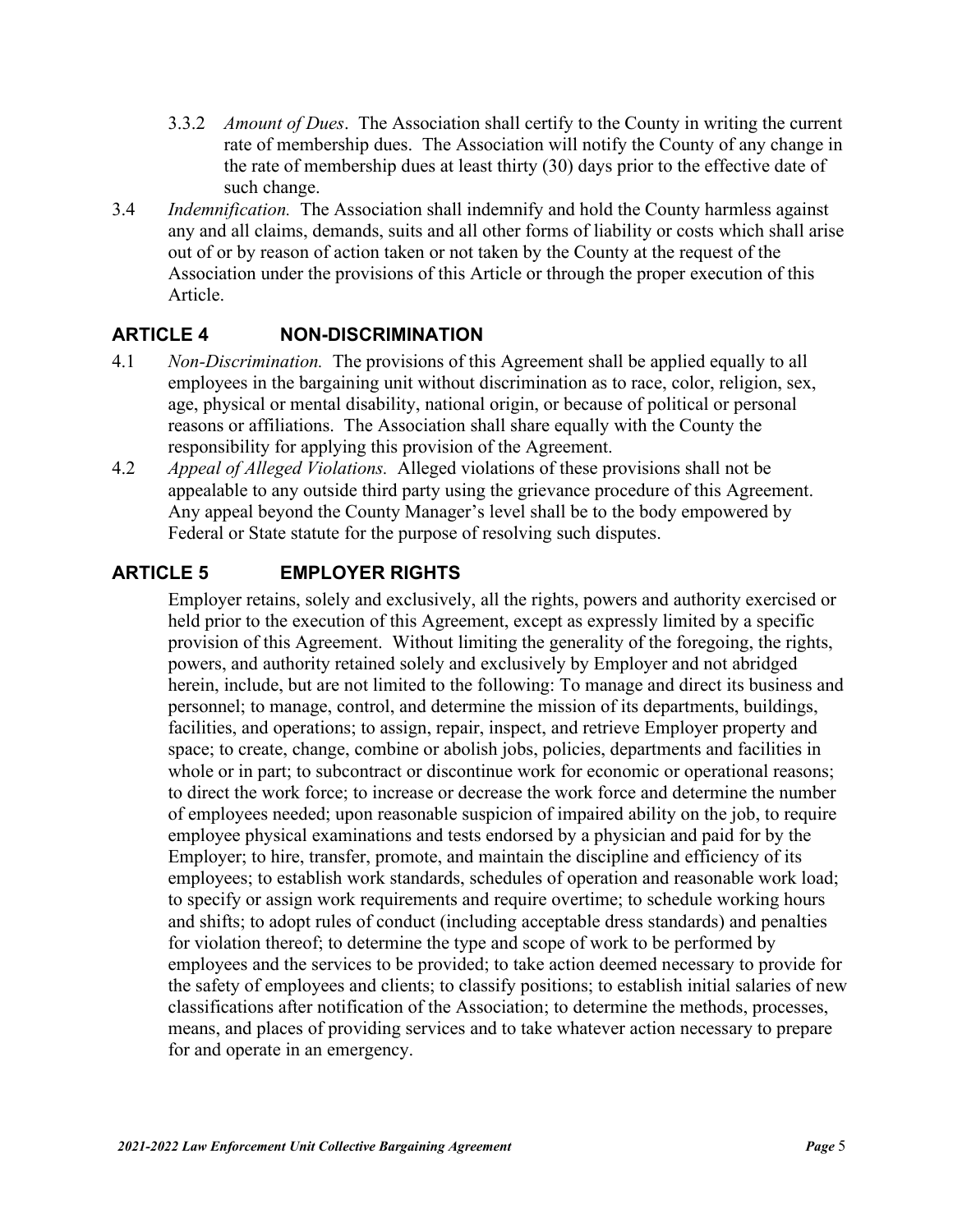## <span id="page-6-0"></span>**ARTICLE 6 PROBATIONARY PERIOD**

- 6.1 *Probationary Status*. All unit employees shall serve a probationary period of twelve (12) complete months from actual date of hire, during which time they may be released without notice, reason or right of appeal.
- 6.2 *Review During Probationary Period*. An employee's performance shall normally be reviewed no later than five (5) months after initial hire and at eleven (11) months after hire. The eleventh month probationary period review will also serve as the employee's annual review. During the twelfth (12th) month of service, the employee's supervisor shall make a written recommendation for retention of the employee beyond the probationary period. If no such recommendation is received by the appointing authority prior to the end of the employee's probationary period, the employee shall be released from County service.
- 6.3 *Probationary Period Upon Promotion*. All employees promoted to a position of higher responsibility shall serve a probationary period of twelve (12) complete months within the new position.

## <span id="page-6-1"></span>**ARTICLE 7 WAGES AND MONETARY BENEFITS**

- 7.1 *Wages*. Wages for unit positions are effective as follows:
	- 7.1.1 Effective and retroactive to the pay period containing July 1, 2021, the County agrees to increase the amounts listed in this unit's salary schedule by a 3.25% Cost of Living Adjustment (COLA).
	- 7.1.2 Effective and retroactive to the pay period containing July 1, 2021, Merit Pay will be at the 2.5% step range.

All percentages are approximate and will be conformed to an annual, monthly and hourly salary schedule.

- 7.2 *Public Employees Retirement System*
	- 7.2.1 All employees covered by this agreement shall participate in the Public Employees Retirement System (PERS) of the State of Nevada in accordance with the rules of that system as set forth in NRS Chapter 286.
	- 7.2.2 The County agrees to contribute for each employee covered by this agreement the rate paid as of July 1, 2011, to PERS for the term of this Agreement.
	- 7.2.3 Increases in the PERS contribution rate which are mandated by the Nevada Legislature shall be paid for by the party or parties designated in such action. If the Nevada Legislature is silent with respect to who is responsible to pay contribution increases, subsection 7.2.4 shall apply. For FY 2021, beginning July 1, 2021 and concluding on June 30, 2022, the Nevada Legislature increased the amount of the PERS contribution rate for law enforcement employees. The County and Association will split the full amount of the contribution increase designated by the Legislature in accordance with NRS Chapter 286.
	- 7.2.4 If the Nevada Legislature does not designate whether the employee or the County is to pay for the increase in contributions to PERS, the County shall pay the increased contribution. Payment of the employee's portion of the contribution increase shall be made by an equivalent reduction in pay or, if such an increase coincides with a scheduled increase, by reducing the equivalent of a scheduled basic salary increase or cost of living increase, or both. Should an increase be more than a total of one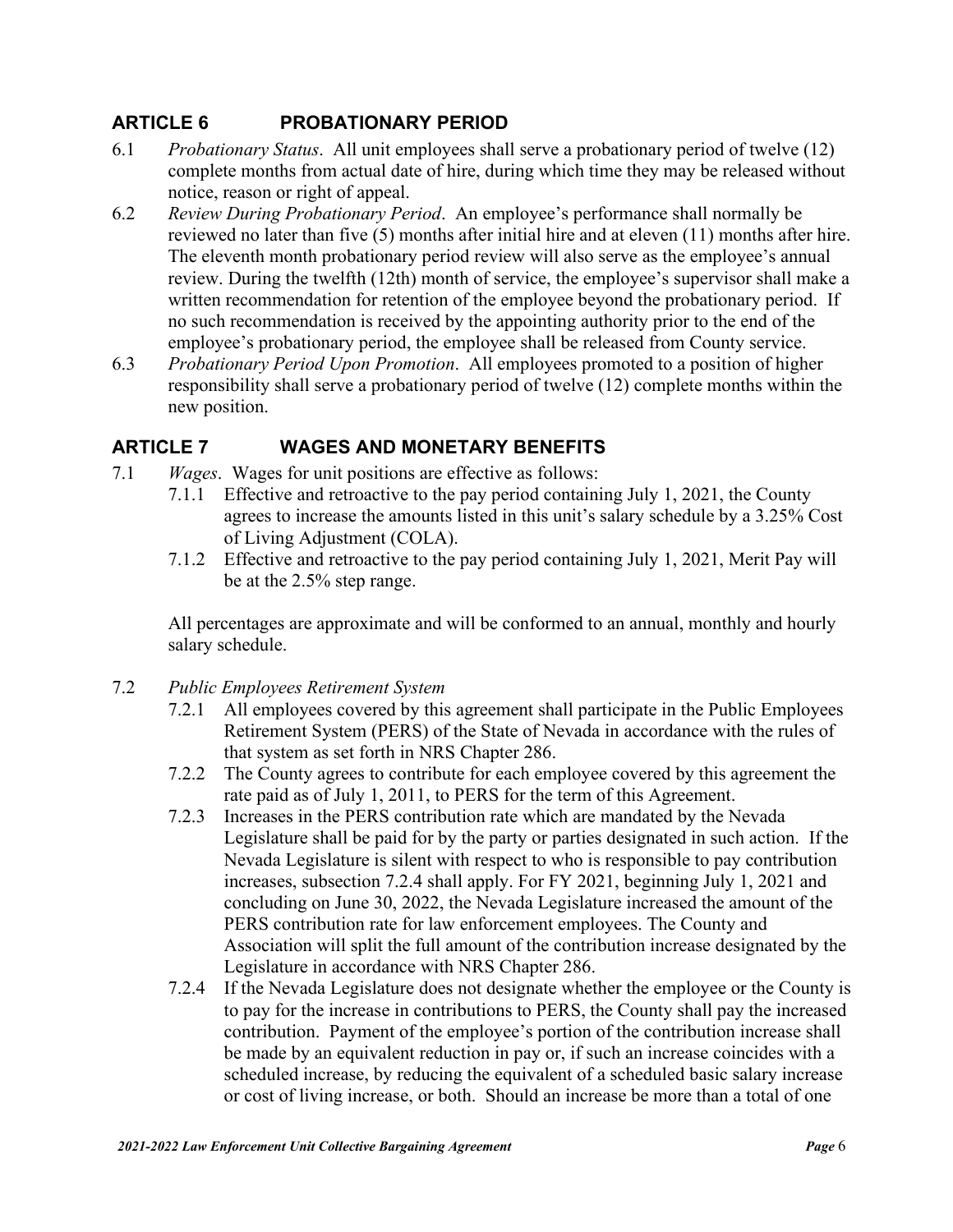and one-half percent (1.5%), the parties agree to meet and confer regarding the impact of the increase upon the wage adjustments provided in this agreement.

- 7.2.5 If the Nevada Legislature does not designate the distribution of decreased rates, if any, decreases in the contribution rate shall be equally shared and shall be credited by increasing the pay schedule by the amount equal to 1/2 the prescribed reduction.
- 7.3 *Longevity Pay*. Sworn employees covered by this agreement are eligible for longevity pay as follows:
	- 7.3.1 *10 Years.* On the first pay period after completing ten (10) years of continuous County employment, employees in the class of Deputy Sheriff and Sergeant shall be paid a two thousand five hundred dollars (\$2,500.00) one-time payment in recognition of that service.
	- 7.3.2 *15 Years.* On the first pay period after completing fifteen (15) years of continuous County service, employees in the class of Deputy Sheriff and Sergeant shall be paid a five thousand dollars (\$5,000.00) one-time payment in recognition of that service.
	- 7.3.3 *20 Years.* On the first pay period after completing twenty (20) years of continuous County service, employees in the class of Deputy Sheriff and Sergeant shall be paid a ten thousand dollars (\$10,000.00) one-time payment in recognition of that service.
	- 7.3.4 *Longevity Pay Between Steps*. If a member is between longevity pay years and accepts a non-member eligible position within the Sheriff's Office, the member will be paid the next eligible longevity pay step on a prorated amount. For example, if a member has separated from membership and has completed  $17\frac{1}{2}$  years of continuous membership, the member will be paid on a prorated basis, or half of the longevity pay benefit offered to members who have completed 20 years of continuous service. In accordance with NRS 245.043, this section does not apply to a member elected Sheriff.
- 7.4 *Annual Merit Review*
	- 7.4.1 *Eligibility.* Each employee is eligible for an annual merit salary step increase commencing with the completion of one (1) year of employment if the employee has demonstrated overall standard or above standard job performance as determined by the employee's supervisor and Sheriff or designee. The merit increase shall be granted upon completion of an approved performance appraisal form by the supervisor which documents the eligible performance and approval by the County Manager. When approved, the increase shall be effective on the first of the pay period following the employee's merit review date. The content of a performance appraisal and any decisions based upon such content may be appealed only through the grievance procedure to the County Manager level. The decision of the County Manager shall be final and binding.
	- 7.4.2 *Merit Review Date.* An employee's merit review date is the first day of the pay period following the date of hire, except that those employees hired on the first day of the pay period shall have their date of hire as their merit review date. If an employee is promoted to a new position which results in a salary increase of five percent (5%) or more, then a new merit review date will be established for that employee on the same basis as shown above for new employees. If an employee accepts a position or is demoted to a position that results in a salary decrease of five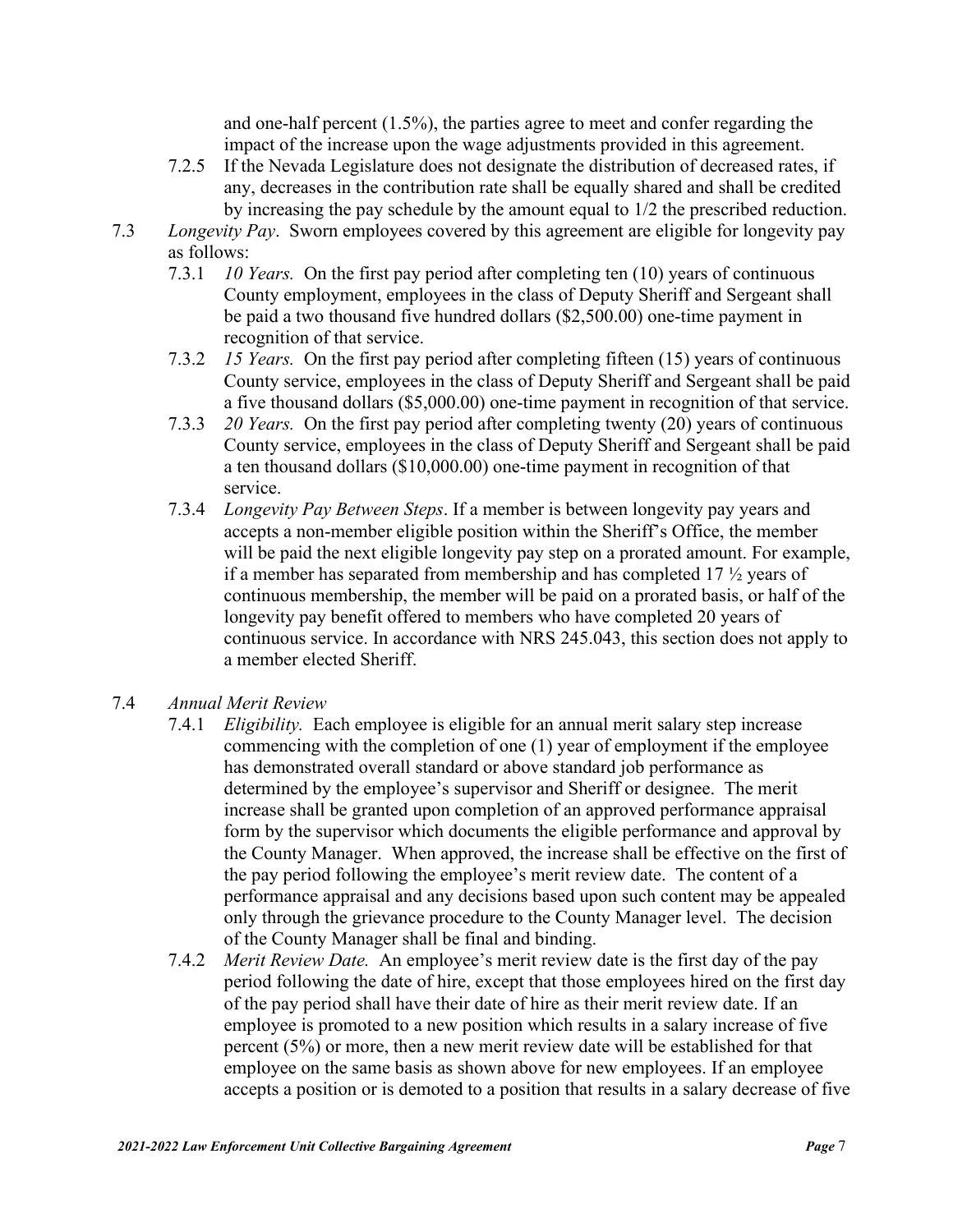percent (5%) or more, a new merit review date will be established on the same basis as shown above for new employees. The advancement of an employee from a new hire "trainee" status to regular employee shall not be considered a promotion and will not establish a new merit review date. The date used to establish the merit review date is known as the anniversary date. All changes in salary shall be effective at the beginning of the next scheduled pay period.

- 7.5 *Shift Differential.* Shift differential pay shall be paid at the rate of \$2.00 for all hours worked on a regularly scheduled shift if at least four hours of the shift worked falls between 6:00 p.m. and 6:00 a.m.
- 7.6 *Promotions.* If a unit employee is promoted to a new position which results in a salary increase of five percent (5.0%) or more, then a new anniversary date will be established for the employee. Temporary assignments are not considered promotions and will not change a member's anniversary date.
- 7.7 *Standby.* Standby duty shall be assigned in writing and shall be compensated at the rate of \$4.00 per hour served in accordance with this section.
	- 7.7.1 An employee shall not receive standby pay for hours actually worked or for hours reimbursed by a callback minimum.
	- 7.7.2 Situations which allow employees to remove themselves from standby duty by passing it onto another employee shall not be considered standby.
	- 7.7.3 Standby duty is defined as that circumstance which requires the employee so assigned to:
		- A. Be ready to respond within 20 minutes to calls for service, and
		- B. Be readily available at all hours by telephone, or other communication devices, and
		- C. Refrain from activities which might impair the employee's ability to perform assigned duties upon call.
- 7.8 *Minimum Call Back Pay.* When an employee is called back to duty by the Sheriff or his designee after the employee has left the worksite, the employee shall be credited for two (2) hours of work plus any additional time worked in excess of two (2) hours during which the employee is continuously engaged in assigned work. If an employee completes a call back assignment in less than the two (2) hour call back period and is again called back to duty, the employee shall be paid for continuous time worked, but there shall be no overlapping minimum call back payments.
- 7.9 *Court Appearance*
	- 7.9.1 An employee who begins a court appearance in response to a subpoena during nonduty time shall be paid for a minimum of two hours at the applicable rate of pay.
	- 7.9.2 An employee who is scheduled to appear in court during non-scheduled work time shall receive a minimum of two hours pay if the employee is notified by their department that their appearance has been canceled with less than twenty-four (24) hours' notice.
	- 7.9.3 This section shall not apply to court appearances scheduled for the hour before or the hour after an employee's work shift.
- 7.10 *Training Officer Pay.*
	- 7.10.1 Employees at the rank of Sergeant or below are eligible to receive training officer pay when all of the following conditions are met: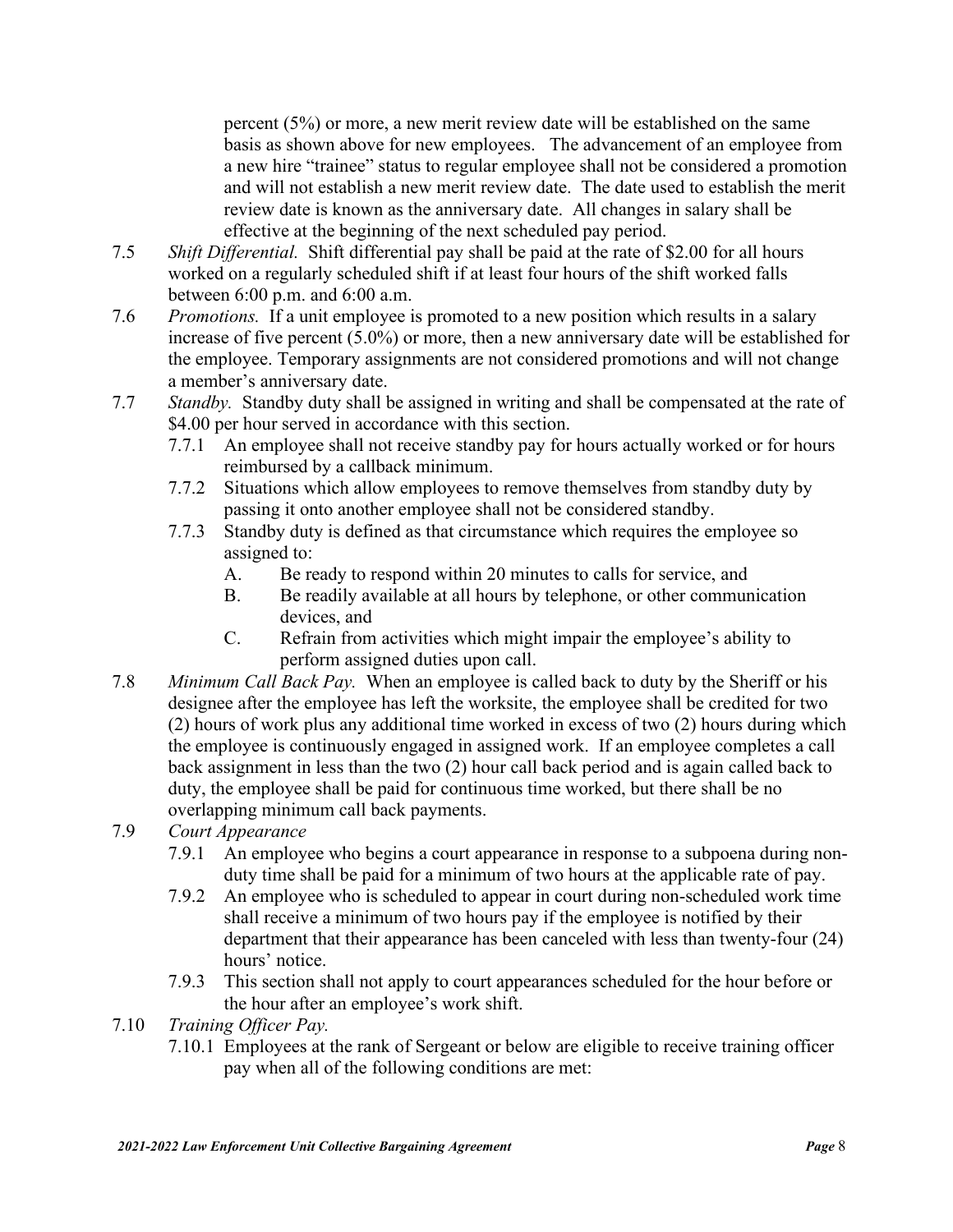- A. The employee assigned as training officer must be certified by the Sheriff to have met standards for training officer formally established by the Sheriff; and
- B. The Sheriff has formally established standards which the employee receiving training must meet during the training period; and
- C. The employee has been assigned by the Sheriff or his/her designee to serve as training officer for a particular employee and is actually performing training officer duties.
- 7.10.2 Those employees assigned in writing by the Sheriff as training officers who are eligible for training officer pay will be paid an additional two dollars (\$2.00) per hour for each eligible hour.

7.10.3 This section shall not be interpreted to restrict the Sheriff's authority to make any training assignment for which compensation is not required by this section.

- 7.11 *Bilingual Incentive:* Employees who are bilingual in Spanish and English and whose skills are actively utilized by the Department shall be compensated with an annual stipend payable on December 1 of each year in which they are qualified in the amount of One Hundred Dollars (\$100.00). Employees must pass a translation test conducted by a certified court interpreter (or other evaluation method approved by the county) to qualify for the Bilingual Incentive.
- 7.12 *Investigator Pay:* When a Deputy Sheriff is assigned in writing by the Sheriff or his designee and serves in the capacity of Investigator, the employee shall be reclassified to the Investigator range of 420 for the period of service as an Investigator.
- 7.13 *Remote Assignment Housing Allowance*: Deputies assigned to outlying areas as determined by the Sheriff shall receive four hundred dollars (\$400.00) per month.
- 7.14 *Physical Fitness Test.* The employee shall receive two hundred and fifty dollars (\$250.00) per year upon completion of meeting the POST minimum standards through the Sheriff's office.
- 7.15 *Certifications.*

EDUCATION INCENTIVES AND CERTIFICATES:

The County shall reimburse employees for work related, educational expenses when recommended by the County Sheriff and pre-approved by the County Manager:

- 1. Upon receipt of POST Certification, the employee shall be compensated as follows:
	- a. Intermediate POST one hundred fifty dollars (\$150) per year stipend
	- b. Advanced POST two hundred fifty dollars (\$250) per year stipend
	- c. Supervisor POST three hundred dollars (\$300) per year stipend
	- d. Management POST three hundred fifty dollars (\$350) per year stipend
- 2. The County shall compensate an employee as follows for completion of degrees from an accredited college: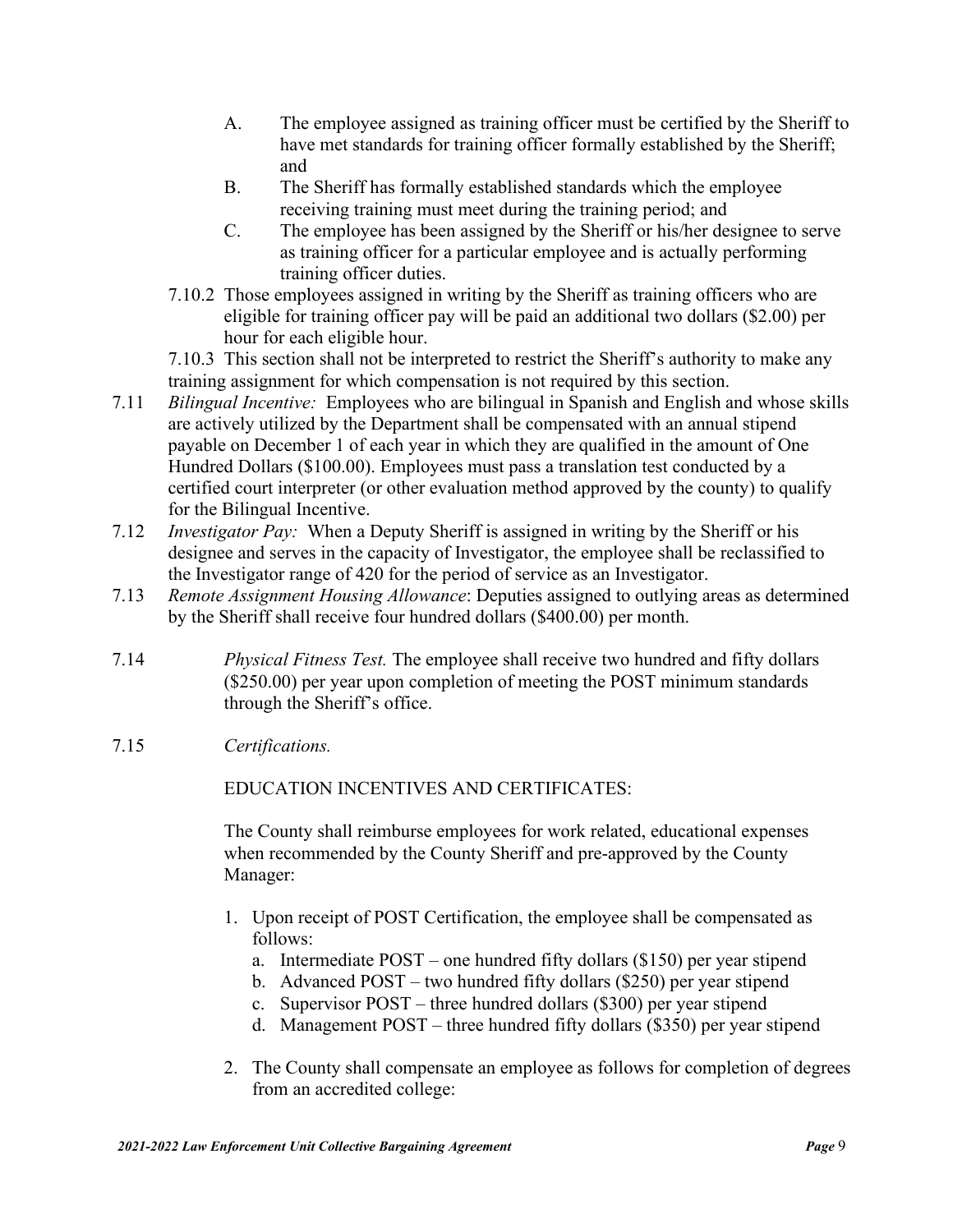- a. Associated Degree two hundred dollars (\$200) per year stipend
- b. Bachelor's Degree two hundred fifty dollars (\$250) per year stipend
- c. Master's Degree three hundred dollars (\$300) per year stipend
- d. Doctorate Degree four hundred dollars (\$400) per year stipend

All incentive pay for either degrees or certificates shall not be cumulative and only be paid annually for the highest level achieved.

- 7.18 *Cell Phone Reimbursement.* The County will provide a \$150 per quarter cell phone stipend for employees using personal cell phones for County business purposes as authorized by the Sheriff.
- 7.19 *K-9 Units.* Employees and trainers of patrol canines shall maintain ownership of the retired canine under certain circumstances as determined by the Sheriff:

That the K-9 would not serve the agency in a positive manner being reassigned to another handler.

That the K-9 has been in service with the assigned handler for over 4 years

That the handler agrees to the care and custody of the K-9 upon separation of employment.

- 7.20 Mileage and Per Diem
	- 7.20.1 *Mileage.* When it is required by the County for an employee to use a motor vehicle in the performance of assigned duties, such vehicle shall be furnished or in the event no vehicle is furnished, the employee shall be compensated for the use of the employee's personal vehicle at the rate allowed by Internal Revenue Service and consistent with County policy.
	- 7.20.2 *Per Diem Payments.* The County will continue to make per diem payments to employees required to travel on County business at the rates established by the Nevada Legislature or County Policy, whichever is greater. An employee is eligible for per diem only when traveling on County business beyond the boundaries of Humboldt County. Employees are not required to provide receipts for meals; however, receipts for rooms, airfare, cab/bus, parking, gasoline and other reimbursable expenditures are required.

## <span id="page-10-0"></span>**ARTICLE 8 UNIFORM ALLOWANCE AND PERSONAL PROPERTY REPLACEMENT**

- 8.1 *Uniform Allowance*. County agrees to provide an annual allowance of one thousand seven hundred fifty dollars (\$1750.00) for the duration of the contract per employee required to wear a uniform on a regular basis for the entire year. These amounts shall be paid in quarterly increments. In order to assist new employees to purchase an initial uniform, the County agrees to advance the employee one-half  $(\frac{1}{2})$  of the annual allowance within the first month of employment. Should the Sheriff determine that a new uniform is more appropriate than that currently worn, the County shall provide each employee with one uniform shirt and one uniform pants, if different from those previously required. No uniform change during length of this contract.
- 8.2 *Personal Property Replacement.*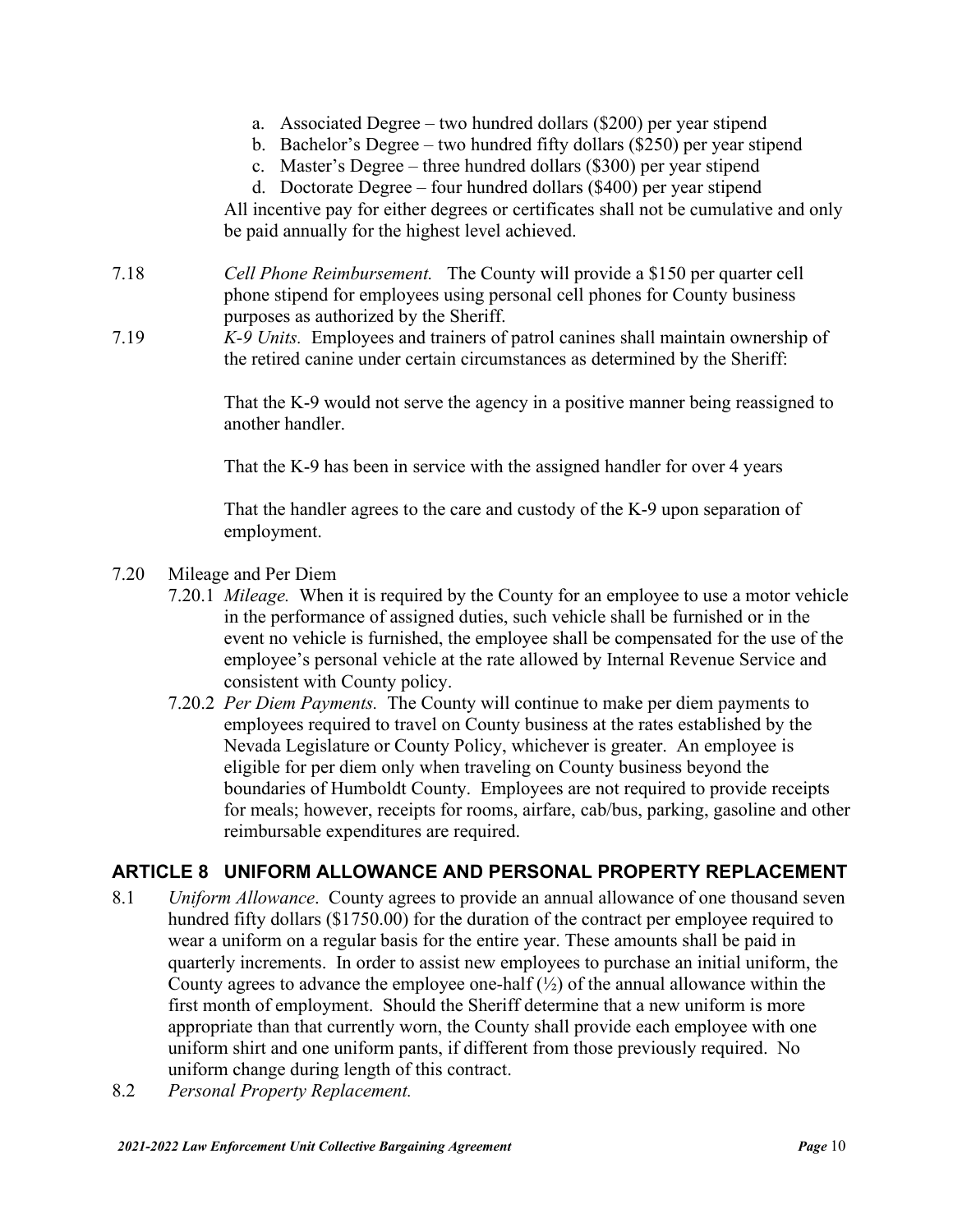- 8.2.1 The County agrees to reimburse unit employees for personal property items that are stolen, damaged, lost in a duty-related incident, or destroyed during duty. The County's obligation herein shall not arise unless the employee is unable to be reimbursed from any other source, provided however, the County will be responsible for seeking reimbursement of expenses which may be paid through court ordered restitution. Prior to agreement for replacement, approval of the Sheriff or his/her designee must be obtained.
- 8.2.2 Such reimbursement by the County shall be limited to items of personal property that are reasonably required in order for the employee to perform his/her duties, including uniform items which are covered by the uniform allowance provided in the preceding paragraph. It shall be further limited to situations in which the employee was in no way responsible for the loss or damage of the item and shall be reimbursed at the current retail value. The list of items which may be reimbursed shall include weapons and related equipment, watches, eyeglasses/contacts, handcuffs, and other equipment on the Sheriff's required equipment list.
- 8.2.3 The maximum reimbursement amount for each incident shall be two hundred dollars (\$200.00); however, if restitution is secured in an amount greater than what is paid from the reimbursement account, the difference will be paid to the employee. The County's maximum obligation for reimbursement under this section is one thousand dollars (\$1,000.00) per fiscal year in the aggregate for this unit. Any court ordered restitution received by the County for reimbursement paid to an employee during a fiscal year which has not been passed through to the employee, shall be restored to the balance available for reimbursement.
- 8.3 *Safety Equipment*. The parties agree to continue the present practices with regard to the provision of safety equipment for unit employees except as listed below.
	- 8.3.1 Vest. The County will provide each new hire and existing employees when proof is presented to the Sheriff that the warranty has expired on present vest, a protective vest, which will be worn as part of the uniform. The purchase price will not exceed one thousand dollars (\$1000). If an employee terminates from County employment voluntarily or involuntarily, the employee will reimburse the County, by way of deduction from the employee's final paycheck, an amount in accordance with the following schedule:

An employee with less than:

- A. One year of service since purchasing the vest, will reimburse the County for 80% of the amount originally received from the County.
- B. Two years of service since purchasing the vest, will reimburse the County for 60% of the amount originally received from the County.
- C. Three years of service since purchasing the vest, will reimburse the County for 40% of the amount originally received from the County.

If an employee's vest is destroyed or damaged beyond repair during an on-duty enforcement action, the County will replace that uniform or equipment (that is not replaced by the manufacturer) provided that the employee has prepared a report and pulled a case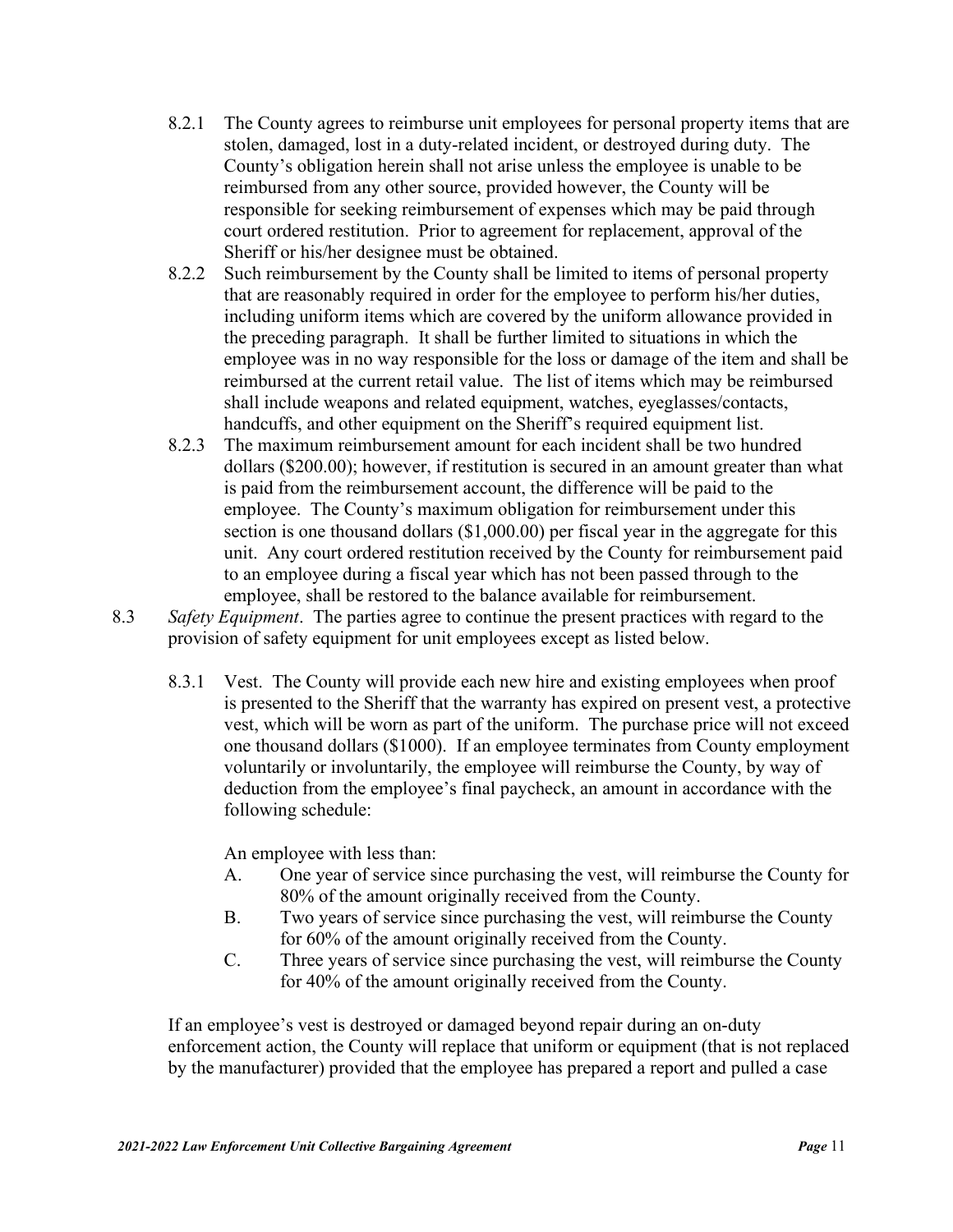number documenting the destruction. A replacement vest will not be issued because of a change in the size needed, unless approved and authorized by the Sheriff.

8.4 *Electronic recording devices.* Prior to the implementation of any policy requiring the use of an electronic recording device: i.e. Recorders, cameras, phones etc. the County shall meet with the Association or its designee to discuss and confer.

8.4.2 Employees shall not be required to carry the device or maintain the device at their residence or any place outside of active duty. The operation of the recording devices on and off duty shall comply with the Humboldt County Electronic Recording Devise Policy.

## <span id="page-12-0"></span>**ARTICLE 9 HEALTH AND WELFARE BENEFITS**

9.1 *County Contribution to Cost of Health and Accident Insurance.* The County will contribute up to a maximum of one thousand and twenty-two dollars (\$1,022.00) per month toward a full-time eligible employee's group health benefits for FY 2021-2022. Any increase above the stated amounts both parties will meet and confer regarding the increase.

The County's contribution will be the cost of the employee's premium up to the maximum contribution amounts set out herein. The County contribution must be used, at the employee's option, to cover costs associated with health care, dental, vision, and basic life insurance. The total maximum contribution may only be applied to health care, vision, life, and/or dental benefits subject to health care, vision, life, and dental plans available to employees.

For employees that choose to participate in a high deductible health care plan with an associated Health Care Savings Account; as offered by the County, the County will contribute the difference between the cost of an employee premium under the County's standard health care plan and the premium for the employee's high deductible plan to the employee's Health Care Savings Account. Contributions of the difference between the two plans will be made by the County on a monthly basis.

Any amount beyond the County's contribution shall be paid by the employee.

9.1.1 County Contribution to membership in Care Flight's Flight Plan. The County will pay the \$30.00 per household annual membership rate. If more than one employee lives in the same household only 1 membership will be paid.

- 9.2 *Eligibility for Health Insurance Programs.* Employees shall be eligible for contribution toward health insurance premiums beginning with the first day of the month following completion of thirty (30) days of employment. For insurance purposes all persons working for the County are required under the County's policy to be regularly employed in order for the employee to be insured. Eligibility for County health insurance benefits is only provided to unit employees that are regularly employed by the County not fewer than 30 hours per week and who have made application and have been issued a Certificate of Insurance.
- 9.3 *Insurance Benefits Review Committee.*
	- 9.3.1 The parties agree to continue the Insurance Benefits Review Committee which will investigate and recommend alternatives to the current coverage and insurance providers offered by the County. The Committee shall include representatives of all County employees and of County management. The Association shall be entitled up to three representatives on the Committee. The options to be considered by the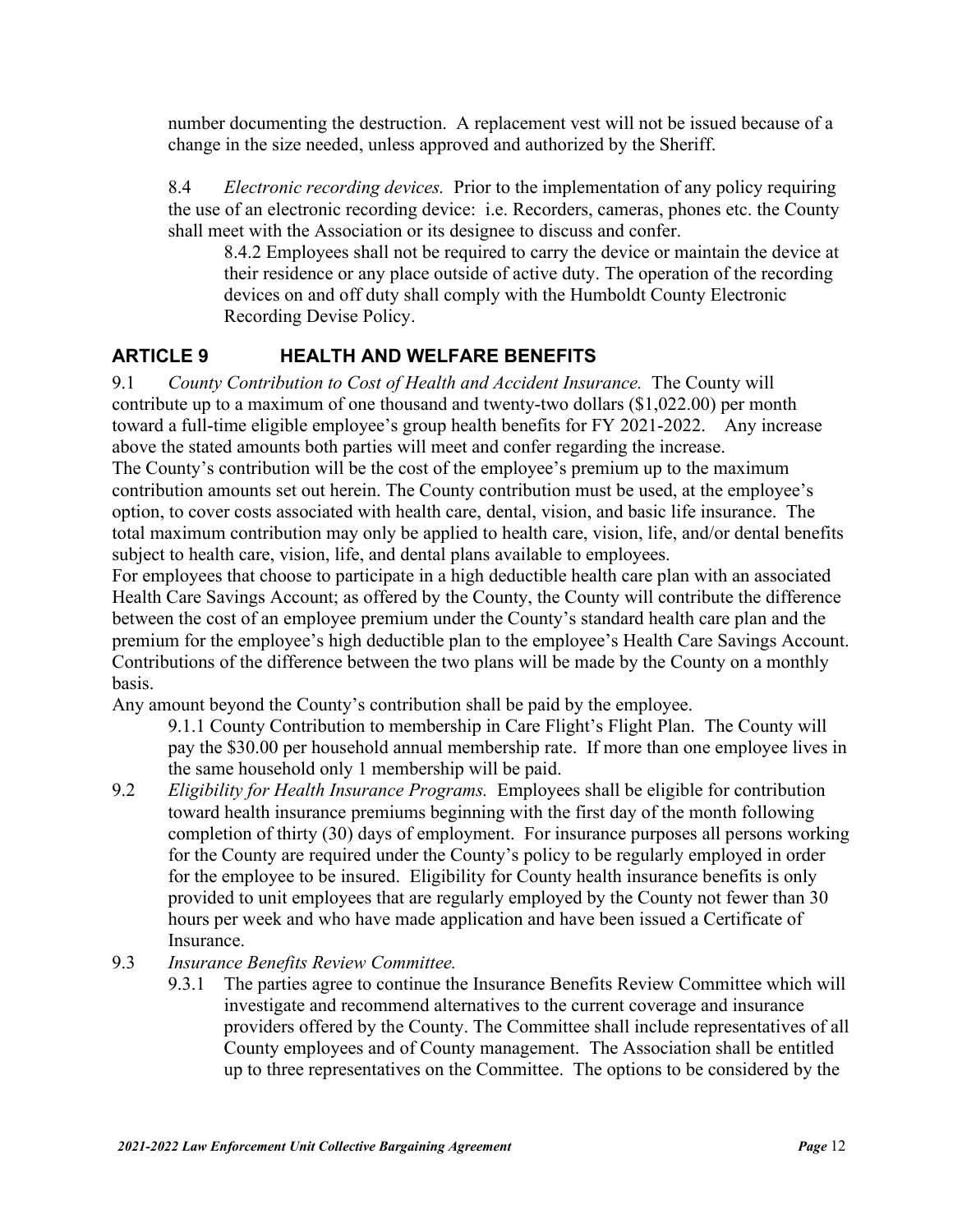committee shall be limited to changes which are within the per employee payments for health insurance provided in this agreement.

- 9.3.2 The Committee will review each of the types and levels of coverage currently paid for by the County including medical/hospitalization, vision, disability (long and short term), life insurance and dental insurance.
- 9.3.3 The Committee will determine by consensus what available insurance will be purchased with the per month per employee contribution made by the County. The Committee may recommend continuation or change in any coverage or provider except those to which the County is committed by contract. The Committee will determine the extent to which the money available will be used to purchase additional insurance for employees only or to contribute to the cost of dependent health coverage. Amounts recommended for contribution toward the cost of dependent coverage may include money which would not otherwise be spent during the fiscal year because some employees are not eligible for dependent coverage.
- 9.4 *Dependent Coverage.* An eligible employee may include his/her dependents under the County's group health insurance by arranging for the appropriate payroll deduction to provide coverage. The County will also provide a "125 Plan" through which employees may pay dependent insurance premiums not covered by County contributions.
- 9.5 *Medical Exams and Inoculations.* During the period of this Agreement, the County agrees to provide at no cost to unit employees those medical examinations required by law if such examinations are not available through the employee's health plan. Further, the County will provide necessary inoculations for unit employees who are exposed to tuberculosis, hepatitis and tetanus through the performance of their duties as employees of the County. The County agrees to pay any insurance co-payment for required medical examinations pursuant to this section. Employees will not be credited with payment toward their annual deductible for co-payments made by the County.
- 9.6 *Workers' Compensation Insurance.* All employees are automatically covered by approved Worker's Compensation insurance for on-the-job accidents and occupational diseases. Requirements of applicable laws governing Workers' Compensation benefits shall be followed. See Article 12 for details.
- 9.7 *Unemployment Compensation.* Public employees are covered by Nevada Unemployment Insurance Program.
- 9.8 *Retirement.* Pursuant to NRS 286 all permanent employees regularly working half time or more (i.e. 21 hours per week) automatically participate in the Public Employees Retirement System.
- 9.9 *Safety Committee*. Two representatives of the County and two representatives of the Association will meet on non-work time to discuss work related safety issues. The purpose of the committee shall be to make recommendations to the Sheriff and the County Manager regarding those concerns.

## <span id="page-13-0"></span>**ARTICLE 10 ANNUAL LEAVE**

10.1 *Accrual.* All unit employees who are employed on a continuous full-time basis shall accrue annual leave credits on the basis of the schedule below. Part-time employees who work at least twenty-one (21) hours per week shall earn annual leave on a prorated basis based on the number of hours worked in the pay period.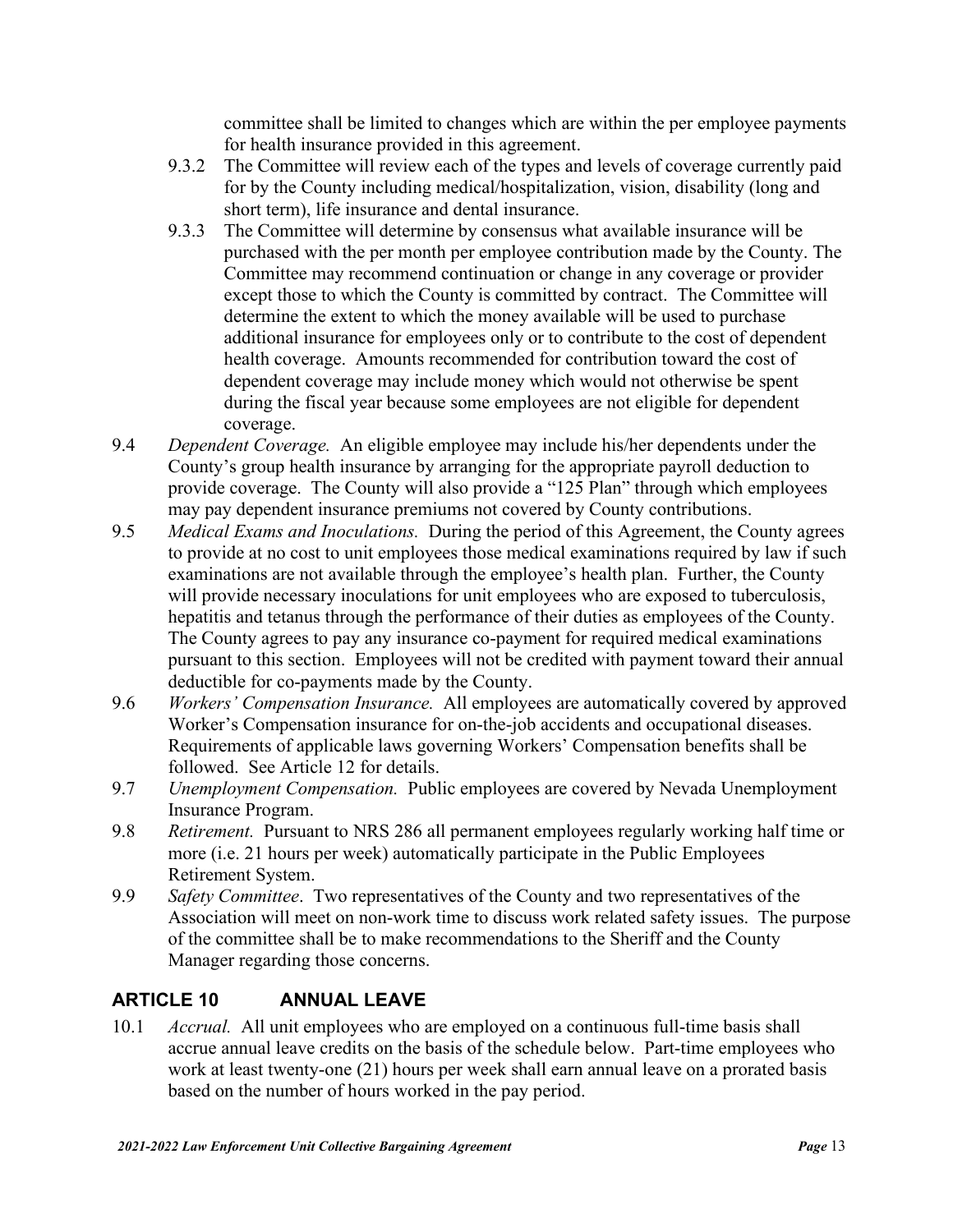10.2 *Schedule of Accrual of Annual Leave.* Beginning on and retroactive to the pay period including July 1, 2016 for employees hired before October 1, 2016, the following schedule shall apply:

| Years of           | Hours Earned   | Max Hours  | Max Hours |
|--------------------|----------------|------------|-----------|
| Continuous Service | Per Hours Paid | Per Year   | Carryover |
| 1st thru 10th      | .0577          | 120        | 240       |
| 11th thru 15th     | .0770          | 160        | 240       |
| $16th$ and over    | .0962          | <b>200</b> | 240       |

In exchange for maintaining Association Leave the following schedule shall apply.

Schedule of Accrual of Annual Leave. Beginning the pay period including October 1, 2016 for employees hired on or after October 1, 2016 the following schedule shall apply.

| Years of<br>Continuous Service         | Hours Earned<br>Per Hours Paid | Max Hours<br>Per Year | Max Hours<br>Carryover |
|----------------------------------------|--------------------------------|-----------------------|------------------------|
| $1st$ thru $2nd$                       | .0385                          | 80                    | 160                    |
| $3^{\text{rd}}$ thru $5^{\text{th}}$   | .0481                          | 100                   | <b>200</b>             |
| $6^{\text{th}}$ thru $10^{\text{th}}$  | .0577                          | 120                   | 240                    |
| $11th$ thru $15th$                     | .0769                          | 160                   | 240                    |
| $16^{\text{th}}$ thru $20^{\text{th}}$ | .0865                          | 180                   | 240                    |
| $21st$ and over                        | .0962                          | <b>200</b>            | 240                    |

Only regular hours paid shall effect annual leave accrual. Carryover of annual leave shall be judged as of the end of the pay period which includes December 31st of each year.

- 10.3 *Accrual During Probation.* Each employee shall accrue annual leave during his/her probationary period, but shall not be allowed to use annual leave until being employed continuously for at least six (6) months.
- 10.4 *Accrual of Leave While on Leave.* Annual leave will continue to be credited to all persons while regularly employed by the County when an employee is on annual leave. However, accrual of annual leave will cease upon termination or when an employee is placed on leave without pay.
- 10.5 *Approval for Use of Annual Leave.* All annual leave will be taken at a time as approved by the employee's supervisor. Annual leave is granted only in increments of one (1) hour or more. Normally, annual leave requests for each calendar year must be in by January 15<sup>th</sup> of that year.
- 10.6 *Annual Leave Conflicts.* Conflicts between annual leave requests submitted in accordance with this section shall be resolved by Sheriff's Office seniority in favor of the more senior employee.
- 10.7 *Carry-over of Annual Leave to Following Year.* All annual leave in excess of the applicable maximum carryover hours will be forfeited at the end of the pay period which includes December 31<sup>st</sup> of each year.
	- 10.7.1 *Extension for Granting Annual Leave - Annual Leave Buy Back.* Should an employee submit a request for annual leave no less than ninety (90) days prior to December 31, requesting annual leave in an amount that would avoid a forfeiture of annual leave, and the request is denied by the Sheriff's Office for operational and/or staffing reasons, employees shall be granted an extension of ninety (90) days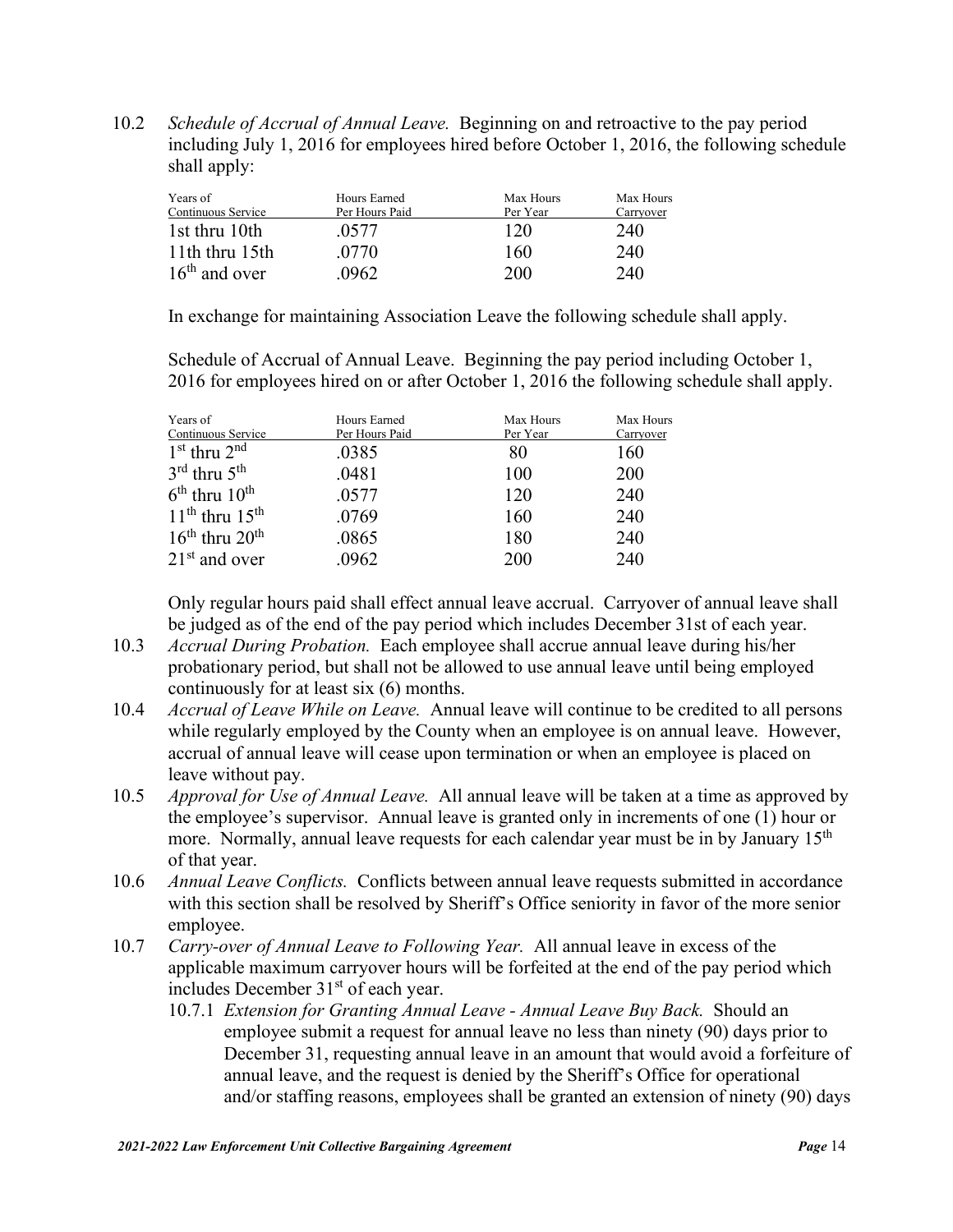during which they must request and take the annual leave. If the Sheriff's Office is unable to grant the request for all or part of the requested annual leave during the ninety (90) day extension, the County agrees to pay the employee at their regular rate of pay for those hours which would otherwise be forfeited by the employee.

- 10.7.2 *Extension for Granting Annual Leave - Forfeiture of Annual Leave.* Should an employee submit a request for annual leave less than ninety (90) days prior to December 31 in an amount that would avoid forfeiture of annual leave and the request is denied by the Sheriff's Office for operational and/or staffing reasons, the employee will be granted an extension of ninety (90) days during which they must request and take the annual leave. An employee granted an extension pursuant to this paragraph who does not reduce his/her maximum carryover during the extension to an amount below that allowed, will forfeit any unused annual leave exceeding the maximum carryover amount.
- 10.8 *Payment on Separation.* Employees who have completed at least six (6) months of continuous service and leave the County service shall be paid for accrued, but unused annual leave.
- 10.9 *Payment on Death.* If an employee dies who was entitled to accumulated annual leave under the provisions of this Article, the heirs of such deceased employee shall be paid an amount of money equal to the number of unused hours of annual leave earned or accrued, multiplied by the hourly rate of such deceased employee.
- 10.10 *Part-Time Employees.* A regular part-time employee is defined as an employee working on a regular schedule less than forty (40) hours per week. Regular part-time employees accumulate or earn length of service credit for annual leave purposes based on actual number of years of continuous and uninterrupted service, whether such service is entirely part-time or mixed part-time and full-time during any year or portion of a year. For purposes of this section, a regular part-time employee beginning service on May 1 of a year is considered to have one year of service beginning May 1 of the next succeeding year, two years of service beginning May 1 of the next succeeding year, etc., even though the employee only works on a part-time basis and accrues the benefits on a pro-rated basis.
- 10.11 *Interrupted Service.* Any individual with five (5) consecutive years of employment with the County who terminates and then is re-employed by the County within one (1) year from date of termination shall receive credit for prior years service in determining the appropriate category for annual leave benefits. Notwithstanding the foregoing, such an individual is subject to the probationary status requirements.

## <span id="page-15-0"></span>**ARTICLE 11 SICK LEAVE**

- 11.1 *Attendance*. The parties agree that attendance at work on a regular and reliable basis is a job requirement. The County expects that each employee will be available for work consistently on this basis. Attendance and sick leave use are to be monitored on this basis.
- 11.2 *Entitlement.* All unit employees who are employed on a continuous full-time basis shall be credited with sick leave according to the schedule below. Part-time employees who work at least twenty (20) hours per week shall earn sick leave credits on a prorated basis, based on hours worked in the pay period. Employees working fewer than twenty (20) hours per week will not accrue sick leave credits.
- 11.3 *Sick Leave Accrual.* Eligible employees shall accrue sick leave at the rate of .0577 hours for each hour worked up to a maximum accrual of one hundred twenty (120) hours per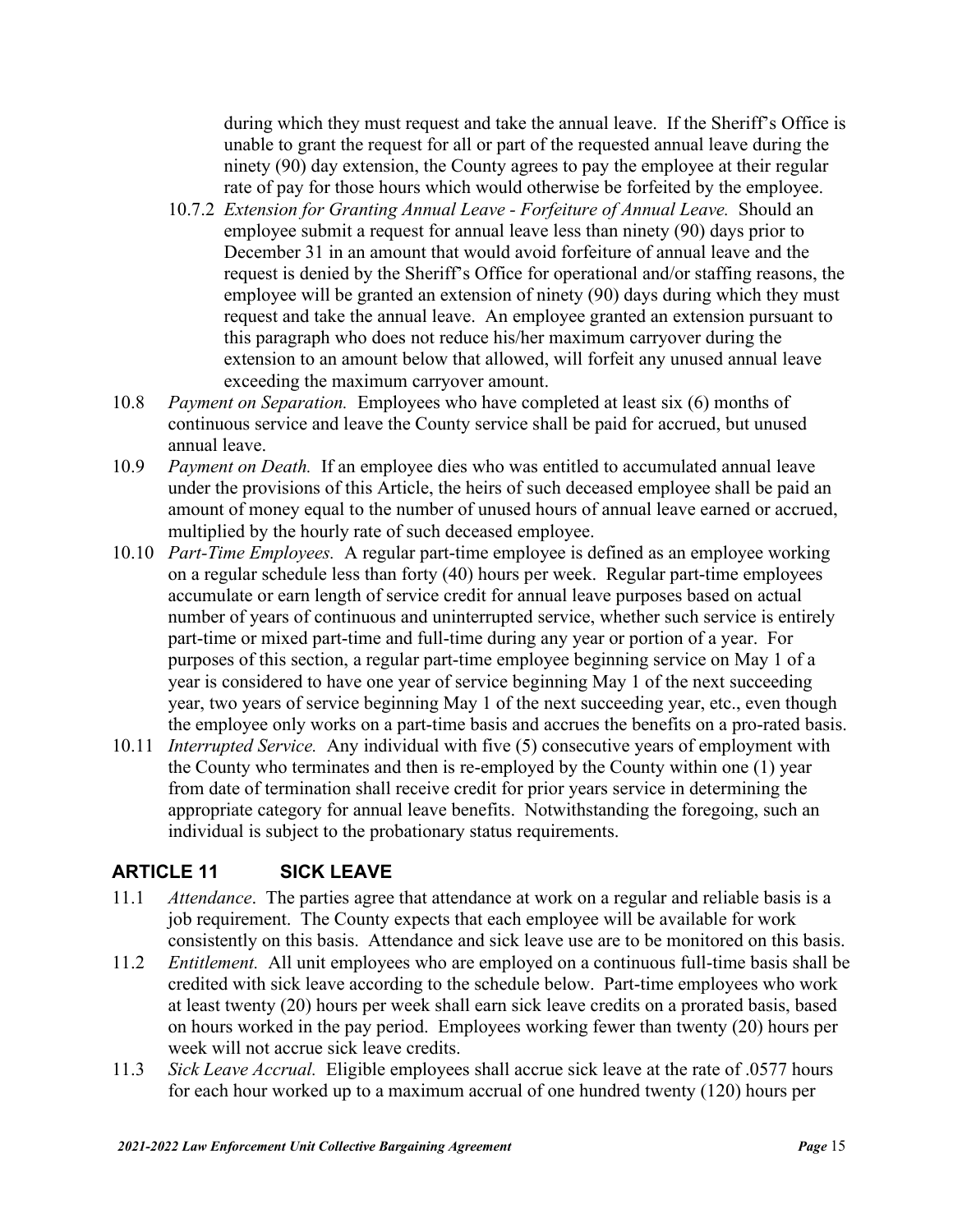year. Only regular hours worked shall effect sick leave accrual. Maximum accrual shall not exceed 980 hours.

- 11.4 *Authorization for Usage.* Employees are entitled to use sick leave only when incapacitated due to sickness, injury or when receiving necessary medical, dental, or vision treatment, or in the event of an illness in the immediate family. A doctor's certificate of illness may be required at any time, but must be presented to the Sheriff for any absence over five (5) working days.
	- 11.4.1 *Immediate Family Defined.* Immediate family is defined as parents, children, brothers, sisters and grandparents of the employee, the employee's spouse, or relative living in the employee's household. In the case of any other relative of the employee, the Sheriff or Sheriff's designee may authorize such sick leave and shall so notify the County Manager in writing.
- 11.5 *Evidence of Authorized Usage.* The Sheriff or Sheriff's designee shall approve sick leave only after having ascertained that the absence was for an authorized reason, and the employee may be required to provide substantiating evidence at any time. Malingering or proven abuse of sick leave privileges shall be grounds for termination from County employment.
- 11.6 *Sick Leave Payoff.* Employee with accrued, unused sick leave may, at the time of separation, select one of the following options for reimbursement:
	- A. Employees with 10 or more years of continuous, uninterrupted service with the County, shall be paid fifteen dollars (\$15.00) per day for each day of unused sick leave on record in excess of three hundred sixty (360) hours and less than six hundred (600) hours and twenty-five percent (25%) of the top step of the salary range (excluding longevity) for each hour over six hundred (600) hours of unused sick leave on record on the date of termination or death.
	- B. Conversion to retirement credit upon separation: In lieu of (A) above, an employee, with eight (8) or more years of continuous and uninterrupted service with the County and who is eligible to purchase retirement service credit under the Public Employees Retirement System (PERS) may convert a maximum of 980 hours of accrued, unused sick leave into service credit. (# of hours (980) x hourly rate=amount). Upon receipt of check, PERS will calculate service credit. Note: 1 hour of sick leave may not equal 1 hour of service credit.
	- 11.6.1 Conversion to Retirement credit prior to retirement. An employee who is eligible to purchase retirement service credit under the Public Employees Retirement System (PERS) may convert accrued, unused sick leave into retirement credit prior to retirement under the following conditions only:

1. An employee must maintain a sick leave hour balance of at least 480 hours of accrued, unused sick leave.

- 2. An employee can only convert hours in excess of 480 (in increments of 8 hours)
- 3. Maximum hours allowed to convert is 480.
- 4. PERS will convert dollars into service credit. Note: 1 hour of sick leave may not equal 1 hour of service credit.
- 5. Purchases of service credit under this provision must comply with PERS policies and procedures.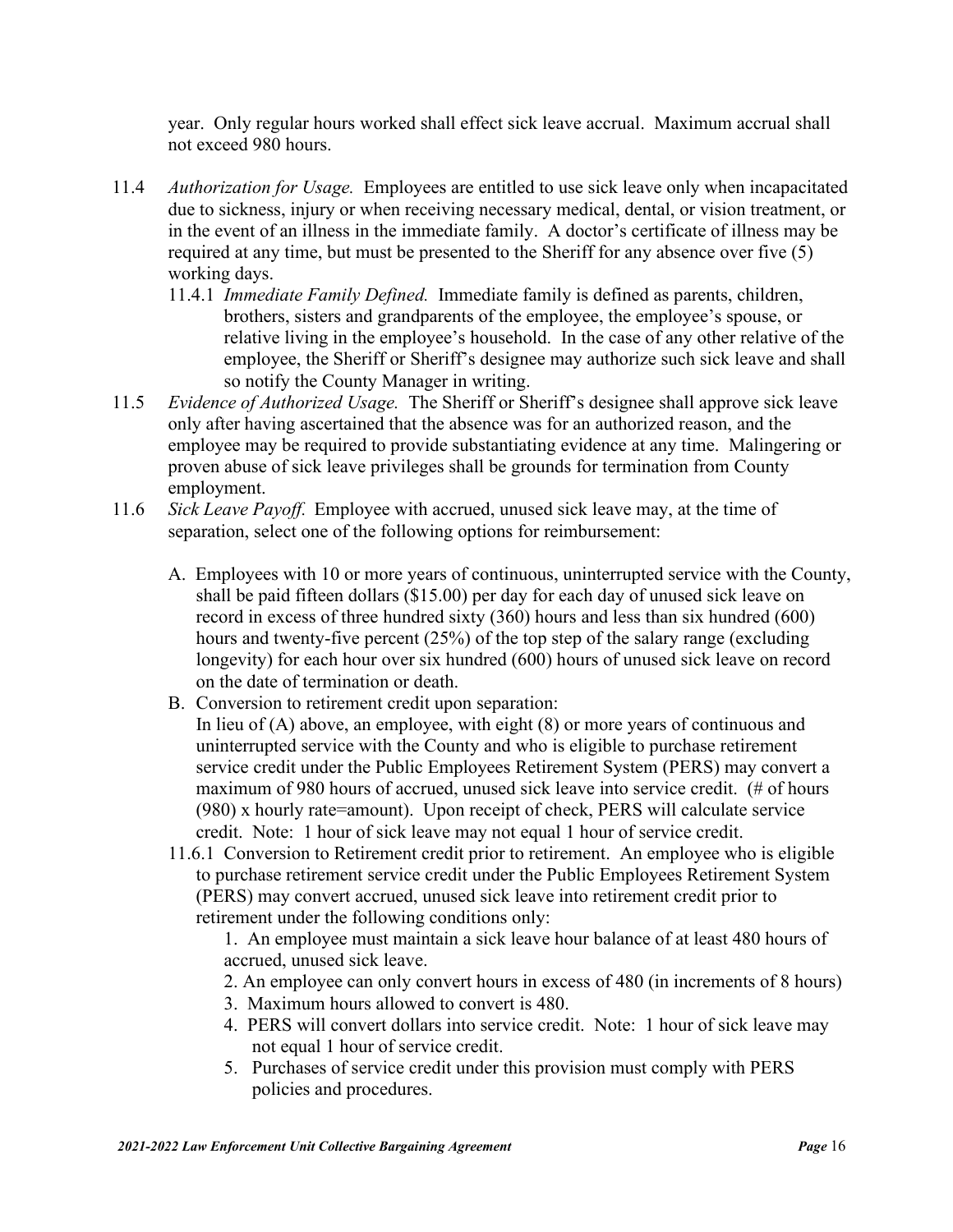- 6. To convert sick leave under this provision, employees must submit a written request to the County Manager within the ninety (90) day window for conversion requests. The conversion request window will open on September  $1<sup>st</sup>$  and close on December  $1<sup>st</sup>$ . For requests for conversion to be eligible for conversion, all written requests must be received by the County Manager on or before December 1<sup>st</sup>, requests received after December 1<sup>st</sup> will not be considered timely and eligible for conversion under this provision.
- 7. Only sick leave actually accrued by an employee on or before December 1st will be subject to conversion under this provision.
- 8. If the employee meets all the conditions set forth in this section, then the County will deduct the amount of sick leave hours which are designated on he employee's written request which is/are eligible for conversion from the employee's account and proceed to purchase retirement service credit from PERS.
- 9. May only convert sick leave to PERS service credit four (4) times prior to retirement.
- 10. In accordance with NRS 286.510, the employee has an effective date of PERS membership before July 1, 2015. Employees with an effective date of PERS membership after June 30, 2015 found by PERS to have a family medical emergency, as defined by PERS, whose retirement is prompted by a family medical emergency will be eligible to exercise the provisions of this article if all other conditions are met.
- 11. Timely and eligible request for conversion will be processed by the County in accordance with PERS policies and procedures.
- 11.7 *Accrual of Leave While on Leave.* Sick leave will continue to be credited to all persons while regularly employed by the County regardless of whether an employee is on sick or annual leave. However, accrual of sick leave will cease upon termination or when an employee is placed on leave without pay.
- 11.8 *Leave Sharing*. An employee may donate accumulated annual leave, floating holidays or compensatory time off or sick leave to an employee in this bargaining unit who is on sick leave for a catastrophic illness pursuant to the following restriction:
	- 11.8.1 The employee receiving the leave donation must have exhausted all of his/her available paid leave including all sick leave, annual leave, and compensatory time off.
	- 11.8.2 The employee receiving the leave donation may not be on leave for an on-the-job injury covered by Workers' Compensation Insurance.
	- 11.8.3 The employee giving the leave donation must do so in writing and in blocks of eight (8) hours each on a form provided by the County.
	- 11.8.4 If sick leave is used, a maximum of forty (40) hours/incident is allowed, and it requires the donor have a minimum of 200 hours in the donor's sick leave balance at the time of each donation.
	- 11.8.5 The granting of a leave donation must be irrevocable.
	- 11.8.6 If a donation is made by an employee at a different pay rate than the receiving employee, pursuant to N.R.S. 245.210.4, the donated time shall be converted into money at the hourly rate of the donor and the money shall then be converted into sick leave at the hourly rate of salary of the recipient.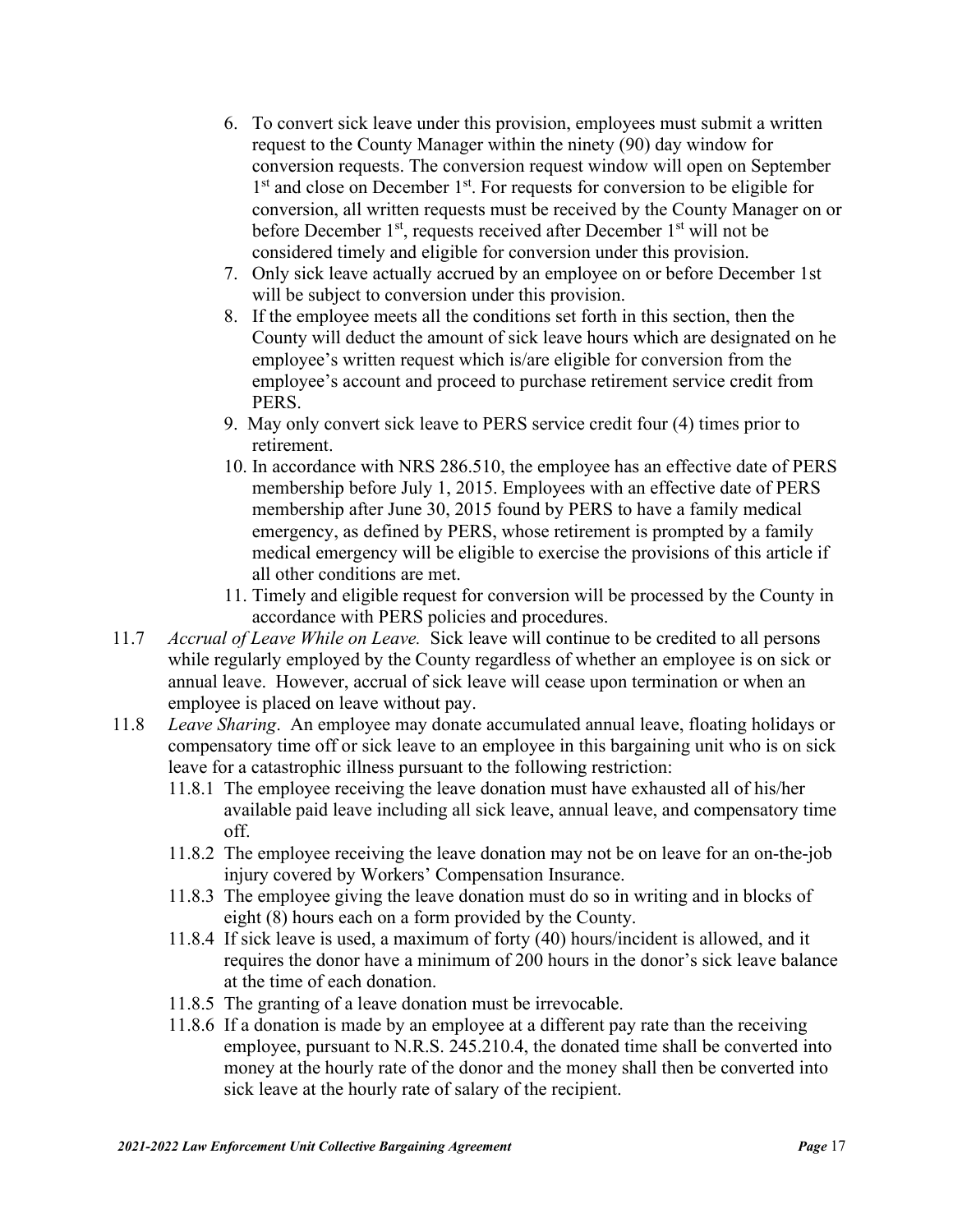- 11.9 *Family and Medical Leave Act Compliance.*
	- 11.9.1 Family and medical leave for employees shall be governed by the provisions of the Federal Family and Medical Leave Act (FMLA), as may be amended from time to time. Nothing in this Article is intended to expand employee rights or benefits not extended in this law. Where there is a conflict between this Article and the FMLA, this FMLA governs.
	- 11.9.2 Employees who have been employed for at least one (1) year and worked at least 1,250 hours during the preceding 12-month period and are employed at a work site where 50 or more employees work for the County within 75 miles of that work site are eligible for family and medical leave.
	- 11.9.3 Family or medical leave will be unpaid leave unless the employee has accrued paid leave and is otherwise eligible to use the leave for the purpose for which leave is being taken. If leave is requested for the employee's own serious health condition or for the serious health condition of the employee's spouse, child, or parent, the employee must use all of his/her sick leave as part of the FMLA leave. If leave is requested for any of the other reasons identified below, an employee must use all of his/her accrued paid annual and/or personal leave as part of the FMLA leave. The remainder of the leave period will then consist of unpaid FMLA leave. Unless otherwise agreed to, in writing in advance of the leave, employees are not permitted to work in an outside job during FMLA leaves of absence.
	- 11.9.4 Leave taken for serious health conditions may be taken on an intermittent basis (not all at one time) when medically necessary. The County may require an employee on intermittent leave to temporarily transfer to an available alternative position for which the employee is qualified if the position has equivalent pay and benefits and better accommodates recurring periods of leave than the employee's regular position. With an agreement between the employee and the County, an employee may take family leave on a reduced leave schedule. This may involve reducing the employee's usual number of hours per workday or workweek during the leave. Intermittent leave reduces the twelve-week entitlement only by the actual time used.
	- 11.9.5 Any eligible employee, as defined above, may be granted a total of twelve weeks of unpaid family and medical leave (the twelve-month period shall be measured from the first date leave is used) for the following reasons:
		- 1. The birth of the employee's child and in order to care for the child;
		- 2. The placement of a child with the employee for adoption or foster care;
		- 3. To care for a spouse, child, or parent who has a serious health condition; or
		- 4. A serious health condition that prevents the employee from performing the functions of his/her job. Serious health conditions may include conditions resulting from job-related injuries and/or illnesses.
	- 11.9.6 Unpaid FMLA leave will run concurrently with paid sick, vacation and/or personal leave. Unpaid FMLA leave may also run concurrently with Workers' Compensation leave or other benefits. The entitlement to family and medical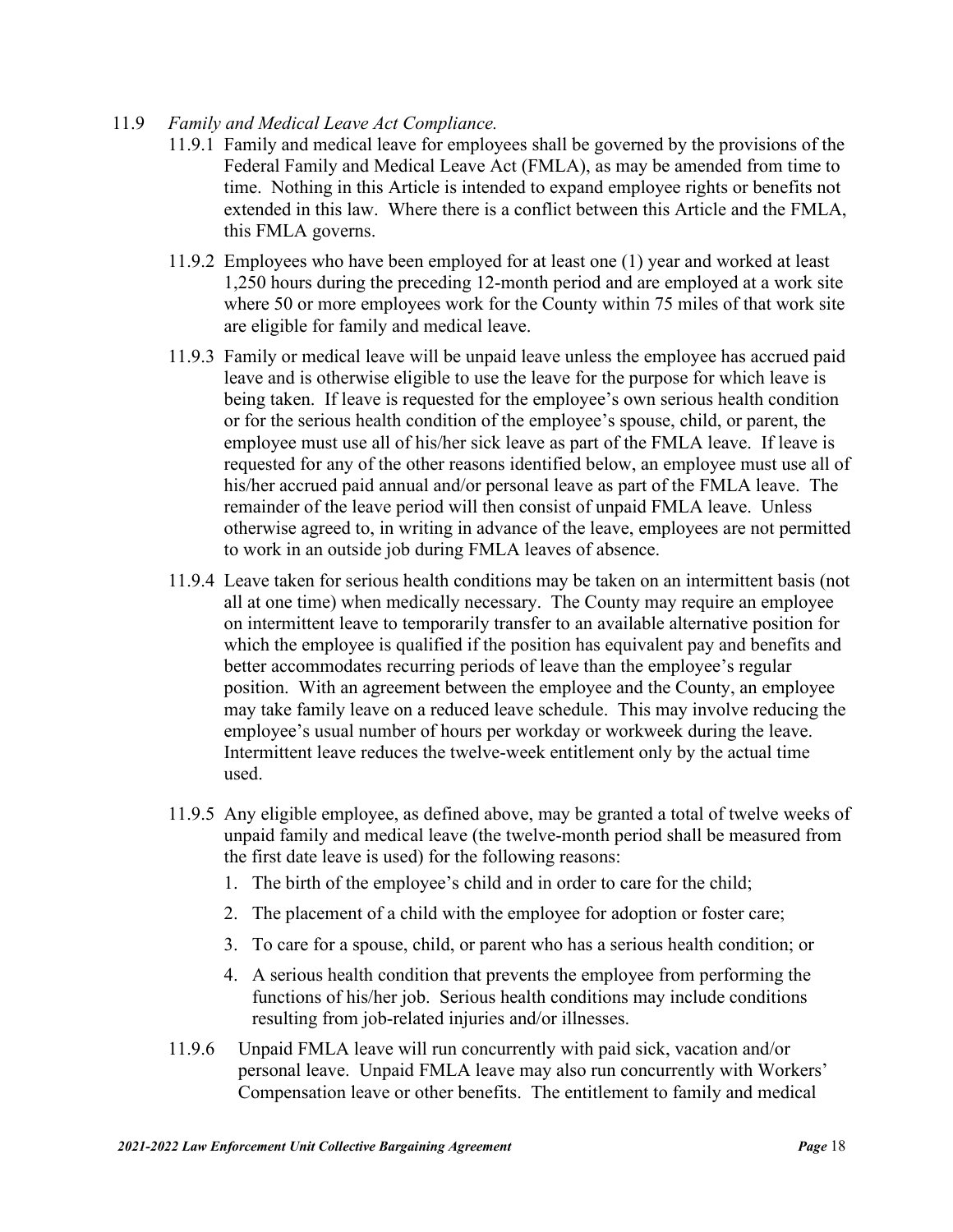leave for the birth or placement of a child for adoption or foster care will expire twelve months from the date of the birth or placement. If both an employee and his/her spouse are employed by the County, their combined time off may not exceed twelve (12) workweeks during any twelve-month period for birth, adoption, or foster care, or care of a parent with a serious health condition. Each spouse is, however, eligible for the full twelve (12) weeks within a twelve-month period to care for a son, daughter, or spouse with a serious health condition.

- 11.9.7 In all cases, an employee requesting leave must complete the County's approved leave form and return it to the County Manager's Office. The completed application must state the reason for the leave, the expected duration of the leave, and the starting and ending dates of the leave. An employee intending to take family or medical leave because of an expected birth or placement, or because of a planned medical treatment, must submit an application for such leave at least thirty (30) days before the leave is to begin. If a requested leave will begin in less than thirty (30) days, the employee must give notice to his/her immediate supervisor as soon as the necessity for the leave is known. Reasonable advance notice is required for all leaves, even if the need for the leave is not foreseeable. The County will require the use of FMLA leave for any absence which would otherwise qualify as FMLA leave even if no formal application for such leave was made by the employee, provided notice is given to the employee.
- 11.9.8 An application for leave based on the serious health condition of the employee or the employee's spouse, child, or parent must be supported by a Humboldt County-approved "medical certification statement" completed by the applicable health care provider. The certification must state the date on which the health condition commenced, the probable duration of the condition, and the appropriate medical facts regarding the condition.
- 11.9.10 If the employee is needed to care for a spouse, child, or parent, the certification must so state, along with an estimate of the amount of time the employee will be needed. If the employee has a serious health condition, the certification must state that the employee cannot perform the functions of his/her job.
- 11.9.11 If the County questions the validity of the certification, it may require, at the County's expense, that the employee obtain a second opinion. If the second opinion conflicts with the original opinion, the County may require, at its expense, that the employee obtain the opinion of a third health care provider designated or approved jointly by the County and the employee. This third opinion will be considered final and binding on both parties. The County may require that the employee obtain subsequent recertification on a reasonable basis. Any employee on a family leave must notify his/her supervisor periodically of his/her status and intention to return to work. The supervisor has the authority to determine how often the employee must provide this notification.
- 11.9.12 During a period of family or medical leave, an employee will be retained on the County's health plan under the same conditions that would apply if the employee were not on family or medical leave. To continue health coverage, the employee must continue to make any contributions that s/he would otherwise be required to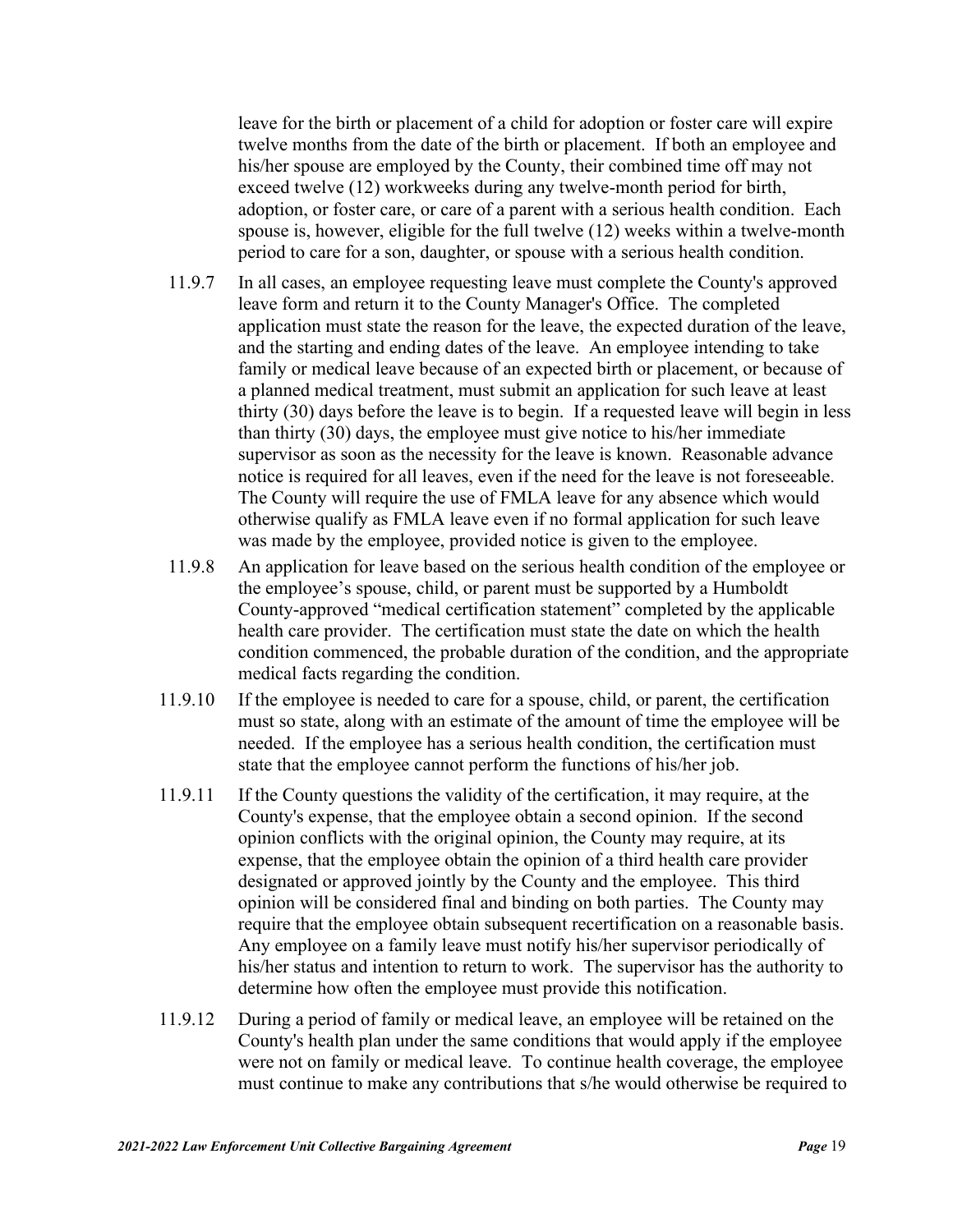make. Failure of the employee to pay his/her share of the health insurance premium may result in loss of coverage.

- 11.9.13 If the employee fails to return to work after the expiration of the family or medical leave, or does not return for 30 days or more, the employee will be required to reimburse the County for payment of health insurance premiums during the leave, unless the reason the employee fails to return is the presence of a serious health condition which prevents the employee from performing his/her job or due to circumstances beyond the employee's control.
- 11.9.14 An employee is not entitled to the accrual of any seniority or employment benefits during any unpaid portion of the leave. An employee who takes family or medical leave will not lose any seniority or employment benefits that accrued before the date the leave began.
- 11.9.15 An employee eligible for family or medical leave will be restored to his/her old position or to a position with equivalent pay, benefits, and other terms and conditions of employment. The County cannot guarantee that an employee will be returned to his/her original job. A determination as to whether a position is an "equivalent position" will be made by the County.
- 11.9.16 An employee must complete the County's notice of intent to return from FMLA leave before s/he can be returned to active status. If an employee wishes to return to work prior to the expiration of a family or medical leave of absence, reasonable notification not to exceed five (5) days must be given to the employee's supervisor prior to the employee's planned return. Employees may be required to obtain and provide a fitness-for-duty certification prior to returning to work if the family or medical leave of absence was due to the employee's own serious health condition that made the employee unable to perform the essential functions of his/her job.
- 11.9.17 Failure of an employee to return to work upon the expiration of a family or medical leave of absence will subject the employee to disciplinary action, up to and including termination, unless an extension is granted. An employee who requests an extension of family or medical leave due to the continuation, recurrence, or onset of his/her own serious health condition, or of the serious health condition of the employee's spouse, child, or parent, must submit a request for an extension, in writing, to the employee's immediate supervisor. This written request should be made as soon as the employee realizes that s/he will not be able to return at the expiration of the leave period. Nothing in this policy limits (Humboldt County's) obligations of reasonable accommodation under the Americans with Disabilities Act.

## <span id="page-20-0"></span>**ARTICLE 12 INJURY ON DUTY LEAVE**

12.1 *Injury on Duty.* Any unit employee who suffers an injury while working during the course of his/her employment for the County shall be entitled to injury leave until said employee is able to return to work or is terminated in any manner and subject to any limitations imposed by this Article or State Law. Injury means a sudden and tangible happening of a traumatic nature, producing an immediate or prompt result and resulting from external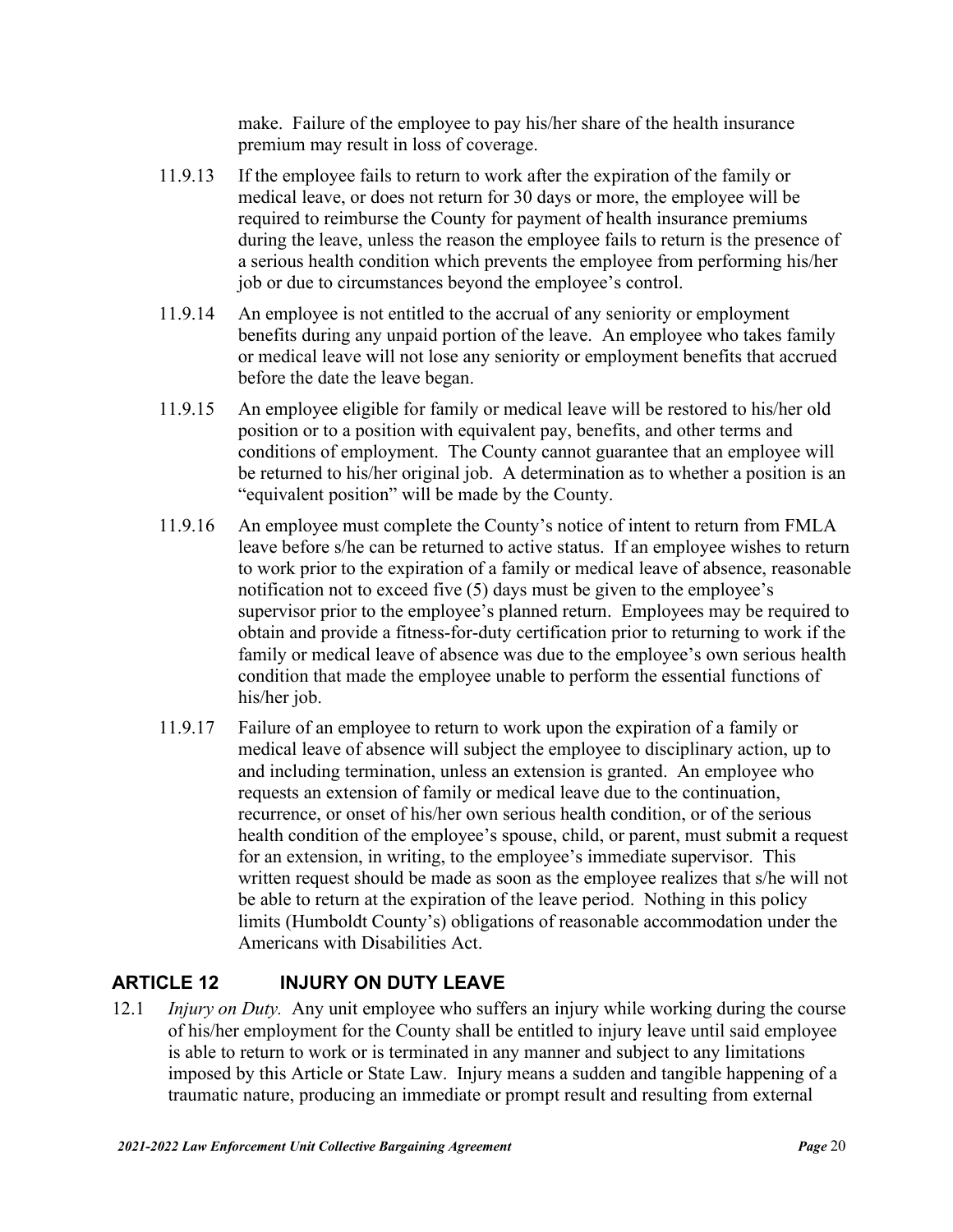force, including injuries to artificial members. Any injury sustained by an employee while engaging in an athletic or social event sponsored by the employer shall be deemed not to have arisen out of or in the course of employment unless the employee received remuneration for participating in such event. For purposes of this Article, coronary thrombosis, coronary occlusion, or any other ailment or disorder of the heart, and any death or disability ensuing therefrom, shall not be deemed to be an injury by accident sustained arising out of and in the course of the employment except for Sheriff employees who are covered by state statutes.

- 12.2 *Coordination of Benefits.* When an employee is eligible at the same time for benefits under Chapter 616 or 617 of the Nevada Revised Statutes and for sick leave or injury leave benefit, the amount of sick leave or injury leave benefit paid to said employee shall not exceed the differences between their normal salary and the amount of any benefit received, exclusive of payment of medical or hospital expenses under Chapter 616 or 617 of the Nevada Revised Statutes for that pay period. Any usage of such sick leave shall be deducted from the employee's sick leave balance.
- 12.3 *Injury on duty resulting in Death.* The County will provide up to seven thousand five hundred dollars (\$7,500) for the burial of an employee killed in the line of duty. Death in the line of duty is defined as any action, felonious or accidental, which claims the life of a Humboldt County Sheriff's Officer who is performing work related functions either onduty or off-duty,

In the event an officer of the Humboldt County Sheriff's Officer is killed in the line of duty, the County will continue to pay the survivor the officer's salary until the first workers compensation of life insurance payment is received by the survivor, for a period not to exceed six (6) months, unless extended by the County commission.

## <span id="page-21-0"></span>**ARTICLE 13 OTHER LEAVES**

- 13.1 *Leave Due to Family Death.* Additional leave, not to exceed five (5) days per occurrence per employee, shall be allowed for a death of a member(s) of the immediate family of the employee. This additional leave is not cumulative.
	- 13.1.1 Immediate family shall mean persons related by blood, whether whole or half, marriage or adoption in the following relationships: spouse, child, grandchild, parent, grandparent, sibling, or relative in the employee's household.
	- 13.1.2 If the funeral is out of state, an employee shall have the option of using up to two (2) additional leave days contiguous with the family death leave which shall be charged to annual leave.
- 13.2 *Maternity/Paternity Leave.* An employee is entitled to use, as appropriate, accumulated sick leave, accumulated annual leave, accumulated compensatory time off, or leave without pay for adoption purposes or as maternity/paternity leave (regardless of the type of delivery or results of pregnancy) if the provisions below are met.
	- 13.2.1 Maternity leave may be taken prior to the expected birth date of the child.
	- 13.2.2 To utilize sick leave the employee must be incapacitated and unable to work because of illness or her pregnant condition. After birth or adoption, sick leave may be utilized if the child is ill under the provisions of 11.3 above.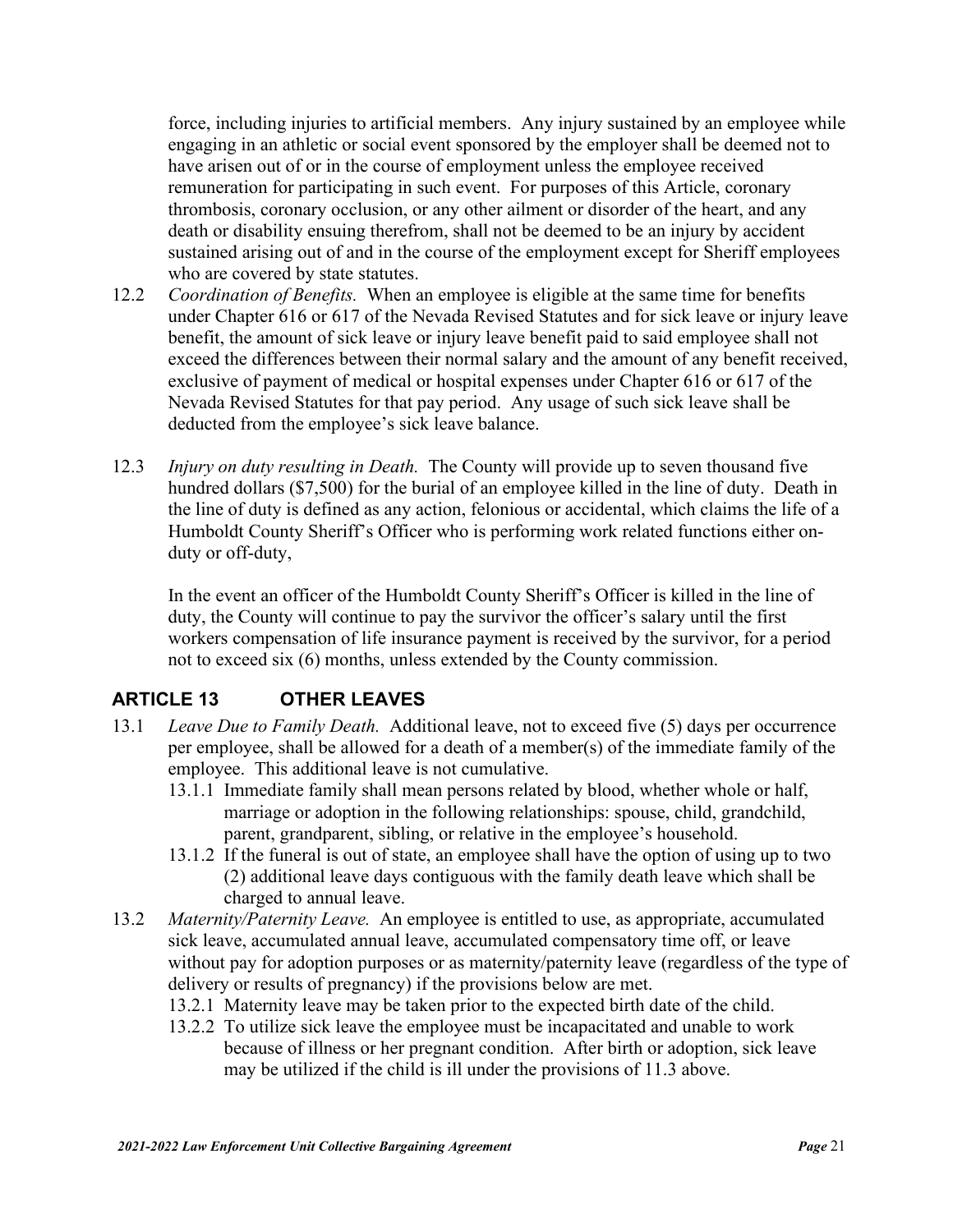- 13.2.3 If, after exhausting accumulated sick leave, an employee needs additional time off from work because she is incapacitated, accrued annual leave shall be granted. If additional time is required, leave without pay may be granted by the appointing authority if considered justifiable.
- 13.2.4 Pregnancy shall not jeopardize an employee's job or seniority, except for leave without pay limitations. The employee shall be responsible for reporting the pregnancy as soon as it is an established fact so that steps may be taken to protect the employee's health or modify her working conditions and in order that any necessary staffing adjustments may be planned.
- 13.2.5 The requirements of the Family Medical Leave Act will be followed.
- 13.3 *Interruption of Service.* Leave benefits which may be lost by an employee due to termination or interruption of County employment may be restored (repurchased) upon request by the Sheriff and authorization by the County Commissioners.
- 13.4 *Military Leave.* Any County employee who is a member of the National Guard or Military Reserve of the United States who is ordered to active military duty for training purposes is granted military leave of absence with full pay for a period not to exceed twenty-one (21) working days each year. This military leave of absence is in addition to any annual or sick leave to which the employee is entitled and does not involve any loss of efficiency rating, privileges or pay. During the time the employee is on military leave, the employee will receive her/his regular pay in addition to the amount of military pay.
- 13.5 *Military Leave Bank*.
	- *13.5.1 Definition:* Leave time that full-time employees who are members of the military reserves or Nevada National Guard may choose to bank for use during active military duty in order to remain in full pay status. The source of this leave time is annual leave hours above the carryover maximum, floating holiday, or sick leave hours accrued in excess of 480 hours.
	- *13.5.2 Eligibility*: A full-time employee who is a member of the organized reserve forces of any of the armed services of the United States or of the Nevada National Guard may carry forward all accrued annual leave hours in excess of 240 hours, floating holiday, or any sick leave hours accrued in excess of 480 hours to be retained as Military Bank leave. When the yearly carry-over adjustments to annual leave are made at the end of the pay period which includes December 31st of each year, the amount of leave in excess of the allowable carry-over amount shall be added to the eligible employee's Military Leave Bank if that employee has submitted a request to the County Manager during the conversion request window. Hours over the normal carryover limits retained as Military Bank leave may be used only during active military duty and only after exhausting other available paid military leave. Military Bank leave may not be paid out or credited in any other form to the employee. It is either used during active military duty or it lapses upon termination or retirement.
	- *13.5.3 Payment on Death*: If an employee dies during active military duty, the employee's heirs of such deceased employee shall be paid an amount of money equal to the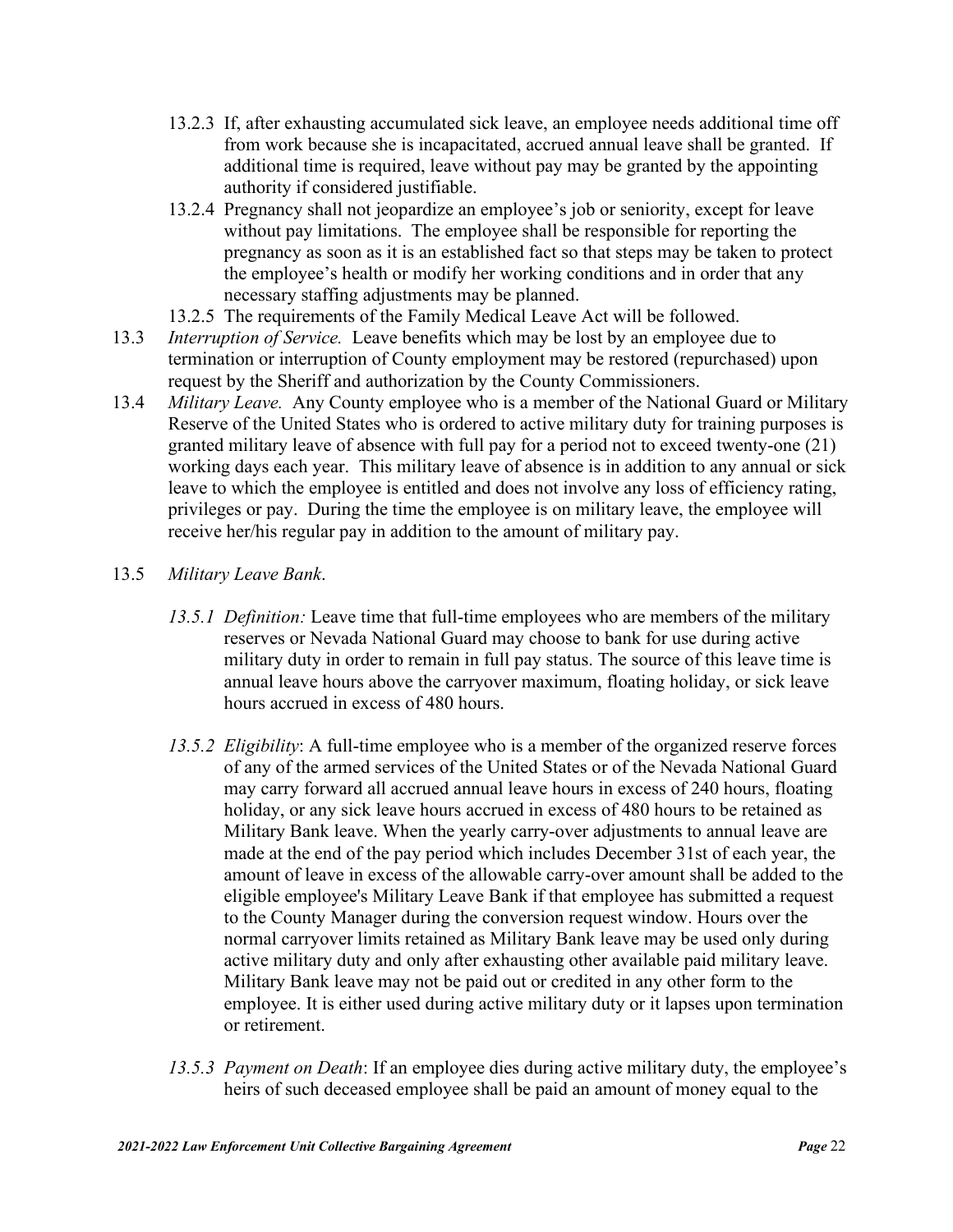number of unused Military Bank leave hours donated to the employee's personal Military Leave Bank, multiplied by the hourly rate of such deceased employee.

- *13.5.4 Conversion Request Window*: To convert qualifying leave hours under this provision, employees must submit a written request to the County Manager within the ninety (90) day window for conversion requests. The conversion request window will open on September 1st and close on December 1st. For requests for conversion to be eligible for conversion, all written requests must be received by the County Manager on or before December 1st, requests received after December 1st will not be considered timely and eligible for conversion under this provision.
- *13.5.5 Using Military Bank Leave*: An eligible full-time employee whose excess annual leave has been retained as Military Bank leave may apply any such banked leave at the beginning of active military duty after exhausting other available paid military leave. Employees beginning active military duty should indicate their request to use Military Bank leave, and other accrued leave, on their Military Leave Worksheet form prescribed by the County. Military Bank leave may be applied to the period of absence due to active military duty in the same way that other accrued leave is applied. Regular payroll deductions will continue. An employee on active military duty may choose to retain all or part of his or her Military Bank leave. The balance will remain available for use only during future periods of active military duty.
- 13.5.6 *Compensatory Leave*: At the employee's option, all or part of compensatory leave balances held at the beginning of active military duty may be:
	- 1. applied to the period of absence due to military service;
	- 2. paid as allowed at the time of placement on leave without pay; and/or
	- 3. retained until reinstatement from military leave without pay. Retained compensatory leave will be available for use in accordance with the agreement.
- *13.5.7 Leave Sharing*: An employee who has more than 200 hours of annual leave accrued may donate annual leave to an employee or employees who are on military leave pursuant to the following restrictions;
	- 1. The employee receiving the annual leave must have exhausted all of his/her available paid military leave and leave qualified for Military Bank use.
	- 2. The employee giving the leave must do so in writing and in blocks of eight (8) hours and shall not exceed 80 hours is any fiscal year. The sick leave being given shall be indicated on a form provided by the County.
	- 3. The granting of annual leave must be irrevocable.
	- 4. If a donation is made by an employee at a different pay rate than the receiving employee, pursuant to NRS 245.210.4, the donated time shall be converted into money at the hourly of the donor and the money shall then be converted into annual leave at the hourly rate of salary of the recipient.
	- 5. The total hours donated to an employee shall not exceed the number of hours necessary to avoid a loss in pay between the time the employee exhausts his/her paid leave.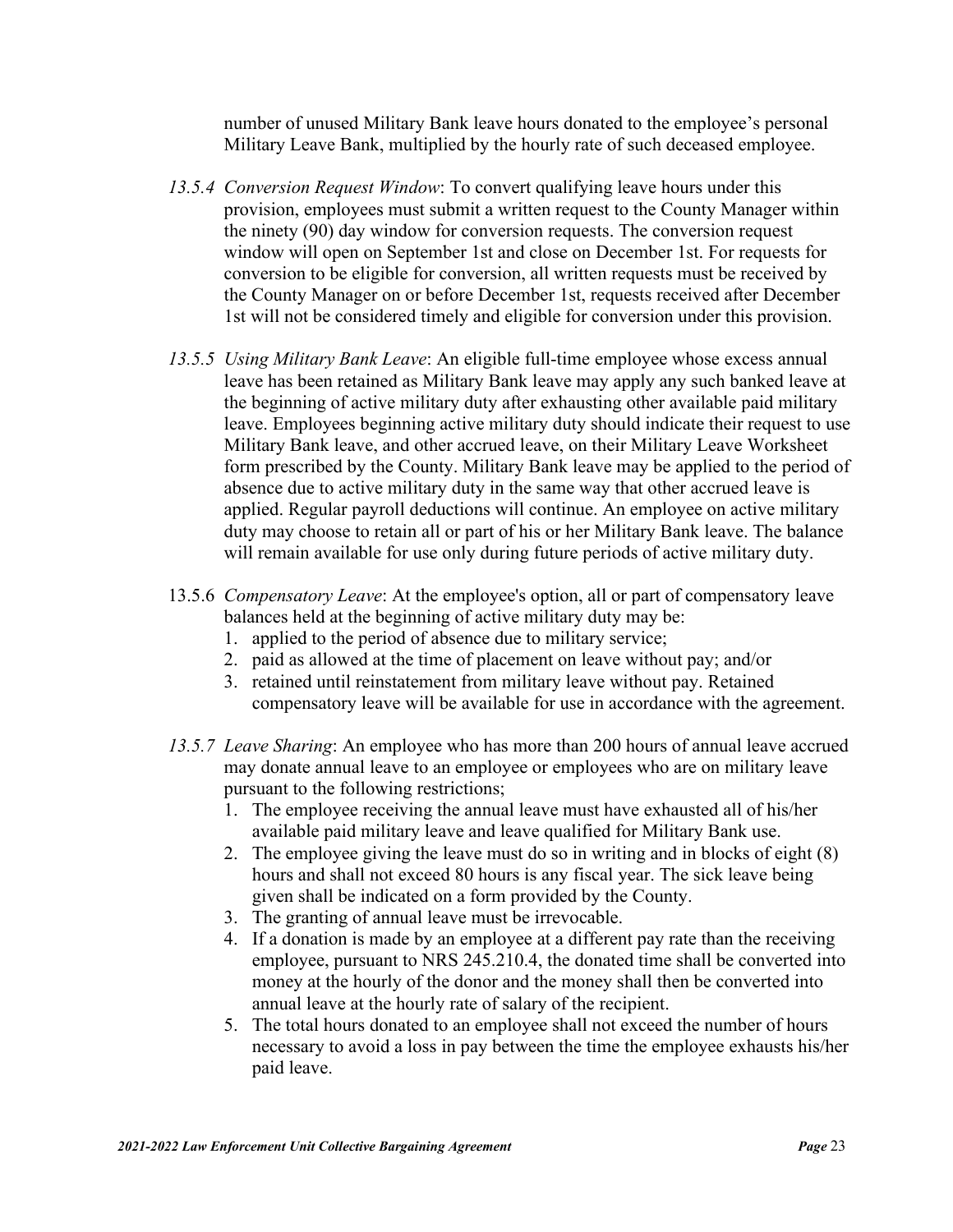- 6. Retiring and Voluntarily Separating employees may donate unpaid annual leave hours to the general military leave bank so long as the donation does not cause the bank to exceed 2000 hours.
- 13.6 *Leave of Absence Without Pay.* Any unit employee, upon written application to the Sheriff, may be granted leave of absence without pay, subject to approval and authorization by the Board of Commissioners and the Sheriff. Such leave shall not exceed one (1) year.
- 13.7.1 *Court/Jury Duty*. Employees will receive their regular pay while involuntarily serving as a juror, or as a witness in any matter directly related to his/her County employment. Annual leave will not be affected while serving as a juror or a witness as described above. If the employee or official receives a fee for such service performed during paid working hours, the fee must be turned over to the County Treasurer. However, the employee or official may retain any travel or expense reimbursement. Employees who are witnesses or litigants in cases not resulting from their official duties must make arrangements with their supervisor and account for their absence with annual leave, compensatory time off, or approved Leave Without Pay.

## <span id="page-24-0"></span>**ARTICLE 14 HOLIDAYS**

14.1 *Holidays Enumerated.* Pursuant to NRS 236.015 the following days are declared to be legal holidays for County government offices:

| Independence Day              | Labor Day                  |
|-------------------------------|----------------------------|
| Nevada Day                    | Veterans Day               |
| Thanksgiving Day              | Day after Thanksgiving Day |
| Christmas Day                 | New Year's Day             |
| Martin Luther King's Birthday | President's Day            |
| Memorial Day                  |                            |

- 14.2 *Observance of Legal Holidays.* All County offices close on the above listed legal holidays. If January 1, July 4, November 11, or December 25 falls on a Saturday, the Friday before is observed as the legal holiday. If any of such days falls on a Sunday, the Monday after is observed as the legal holiday. Holidays are recognized as eight (8) hours in length, regardless of work schedule. For employees on schedules providing 24-hour coverage, a holiday shall be recognized as the actual legal holiday, not the day observed by persons working a five- day, forty-hour week on a Monday through Friday schedule.
- 14.3 *Floating Holiday.* In addition to the holidays listed above, employees who have completed one full year of County employment will receive one eight (8) hour floating holiday per calendar year. Such holiday must be used within the calendar year or it will be lost. An employee must schedule the use of the floating holiday with their immediate supervisor in the same manner as annual leave and receive approval prior to its usage.
	- 14.3.1 Upon voluntary termination from County employment, a maximum of eight (8) hours of unused floating holiday time will be paid off at the employee's regular rate of pay.
- 14.4 *Holidays Worked*. The employee shall be compensated two and one-half times (2 ½) times the normal rate of pay for the first eight hours worked. Those hours worked in excess of eight hours shall be paid at the normal rate of pay.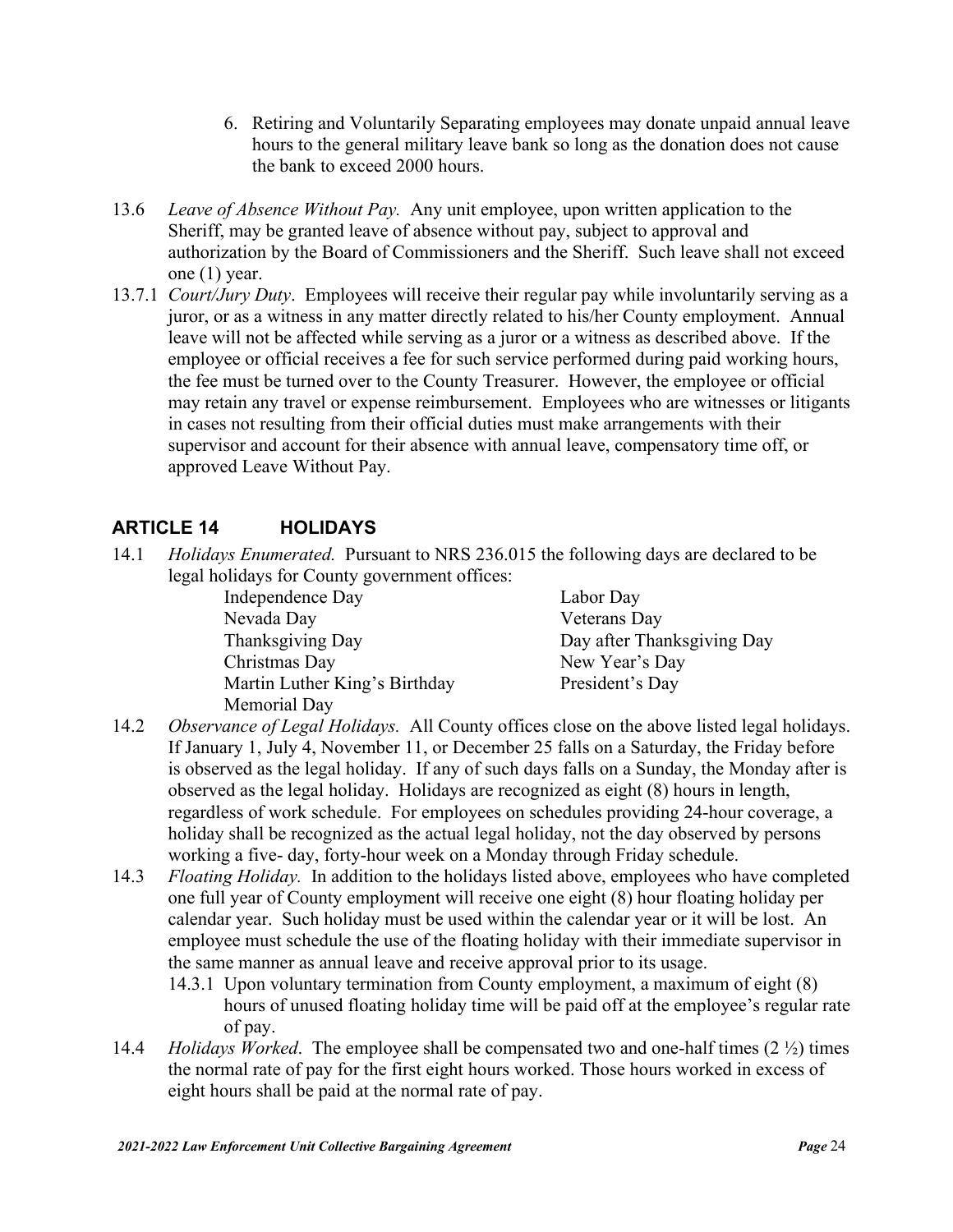14.5 *Holidays Not Worked*. A full-time employee who is eligible for holiday pay but does not work on that holiday shall be credited with eight hours of Holiday Pay.

## <span id="page-25-0"></span>**ARTICLE 15 HOURS**

- 15.1 *Work Hours.* Except in emergencies, the standard work week of full-time unit employees shall normally consist of five (5) days of eight (8) hours each, exclusive of lunch hour. Each employee shall be assigned regular starting and ending times, which shall not be changed without prior notice. Should an employee be required to work during his/her lunch hour, the length of such interruption shall be counted as time worked unless other arrangements are made with his/her supervisor.
	- 15.1.1 *Alternative Work Schedules.* The Sheriff may, at his discretion, adopt alternative work schedules for employees in a work unit. The provisions of this section shall not be construed to limit the Sheriff's authority to deny a request or make other changes in scheduling for the good of the County.
- 15.2 *Rest Periods.* When practical, employees shall be granted a fifteen (15) minute rest period during each half of a work shift of four hours or longer. Such breaks shall not be taken within one (1) hour of the employees starting time, ending time, or meal break and shall not be accumulated or used to supplement meal breaks, arrive at work late or leave work early. Such rest periods shall be taken without loss of pay and the employee shall not be required to make up such time. Rest periods may, however, be allowed within one (1) hour of the employee's starting time, ending time, or meal break with the specific prior approval of the division commander of the need for each separate exception.
- 15.3 *Hours for Designated Positions*. Each normal work shift for certain designated positions shall span eight (8) hours which shall include briefing time, lunch period not to exceed thirty (30) minutes, and up to two fifteen (15) minute rest periods as workload allows. The Sheriff shall designate such positions as necessary.
- 15.4 *Shift Preferences*. Two weeks prior to the posting of a new schedule of shift assignments, employees may request shift assignment based on seniority. The Sheriff will consider the preferences of staff along with the needs of the Sheriff's Office and the qualifications of individual employees when preparing the new schedule. If an employee is assigned to the same shift for a third or successive shift change, the employee may request that the Sheriff provide reasons for the shift assignment. The Sheriff will respond prior to the implementation of the next shift schedule. An employee will receive seven (7) days' notice of a schedule change during a posted shift schedule.

## <span id="page-25-1"></span>**ARTICLE 16 OVERTIME COMPENSATION**

#### 16.1 *Definitions:*

16.1.1 *Overtime:* Overtime shall constitute time worked as authorized and directed by management which exceeds forty (40) hours worked in a seven (7) day pay period for an employee designated to work a forty (40) hour pay period or eighty (80) hours worked in a fourteen (14) day pay period for an employee designated to work an eight (80) hour pay period. Overtime shall be paid in accordance with the FLSA. For example, where an employee is designated to work a forty (40) hour pay period, that employee shall be entitled to receive compensation at the overtime rate for any time worked in excess of forty (40) hours during his or her seven (7)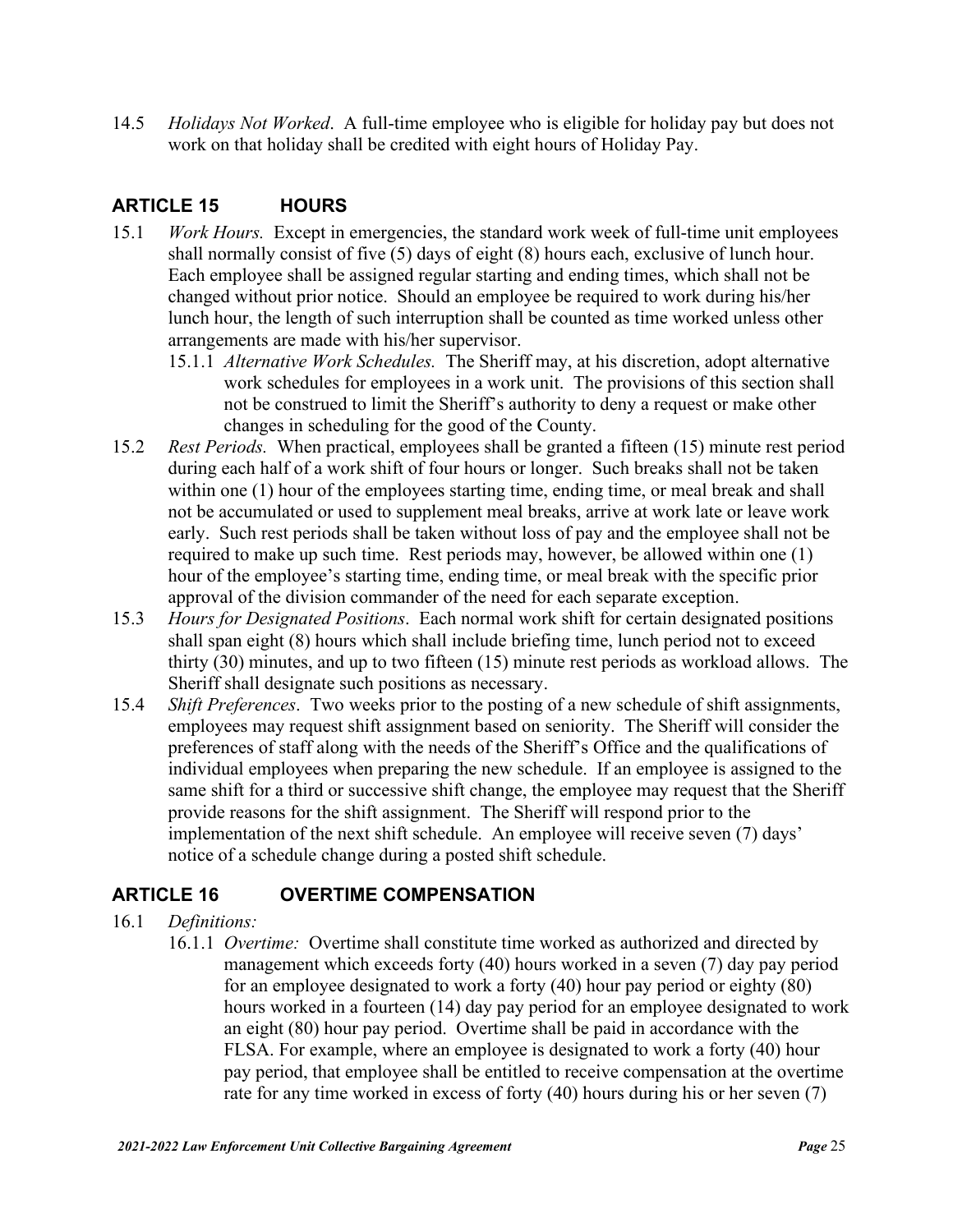day pay period. Alternatively, where an employee is designated to work an eighty (80) hour pay period, that employee shall be entitled to receive compensation at the overtime rate for any time worked in excess of eighty (80) hours in a fourteen (14) day pay period.

Hours worked as defined in Article 16.1.2 shall include the hours assigned to work and actually worked by the employee; hours of annual leave approved and used by an employee; compensatory time off approved and used by an employee; paid holidays; workers compensation disability leave; and regular hours worked in compliance with grant requirements. Sick leave approved and used is not credited toward hours worked for the purpose of overtime calculation.

Management will not cancel an employee's regularly scheduled straight time shift to avoid overtime compensation. This provision does not apply to regularly scheduled overtime.

- 16.1.2 *Hours Worked*: Those hours during which the employee is assigned to work and actually is at work and any time the employee is on approved annual leave, compensatory time off, paid holiday or Workers' Compensation disability leave.
- 16.2 *Designation of Pay Period Length*: The Sheriff shall have the authority and sole discretion to designate the length of the pay period; whether the period extends for forty (40) hours over a seven (7) day period or eighty (80) hours over a fourteen (14) day period. The Sheriff will designate the length of each employee and/or classification of employees pay period; whether forty (40) hours or eighty (80) ours as set out herein. The Sheriff shall have the authority to designate shifts based on an employee's designated pay period. Changes to the length of an employee's pay period may be designated at the sole discretion of the Sheriff; the length of a pay period hereinafter defined as the application of a forty (40) or eighty (80) hour pay period as set forth in this provision. However, no change to the length an employee's designated pay period may be made during the subject pay period; instead, all changes to the length of an employee's pay period must be designated by the Sheriff prior to the start of the subject pay period.
- 16.3 *Overtime Compensation.* Employees who have worked overtime shall be paid at the rate of one and one-half (1 1/2) time for all overtime hours worked.
- 16.4 *Compliance with FLSA.* Management shall make such changes in this article and any others, as well as in practice, in order to fully comply with the Fair Labor Standards Act (FLSA) and any implementing regulations thereto. The County shall notify the Association of proposed changes prior to implementation. Upon written request, the County shall meet with Association representatives to negotiate the proposed changes, however, nothing shall preclude the County from implementing changes to achieve compliance during the negotiating period.
- 16.5 *Accrual of Compensatory Time.* Employees may, upon approval of the Sheriff, accrue compensatory time off in-lieu of pay for overtime worked. All compensatory time off shall be accrued at the rate of one and one half  $(1\frac{1}{2})$  hours of compensatory time off for each hour of overtime worked. No employee may accumulate more than eighty (80) hours compensatory time. When eighty (80) hours is reached the employee must use some of the accumulated time before accumulating any additional compensatory time.
- 16.6 *Cash Out of Accrued Compensatory Time Off*. With thirty (30) days' notice prior to the months of June and December of each year, an employee may submit a request to the Department that the cash value of all or part of accumulated CTO be paid to the employee.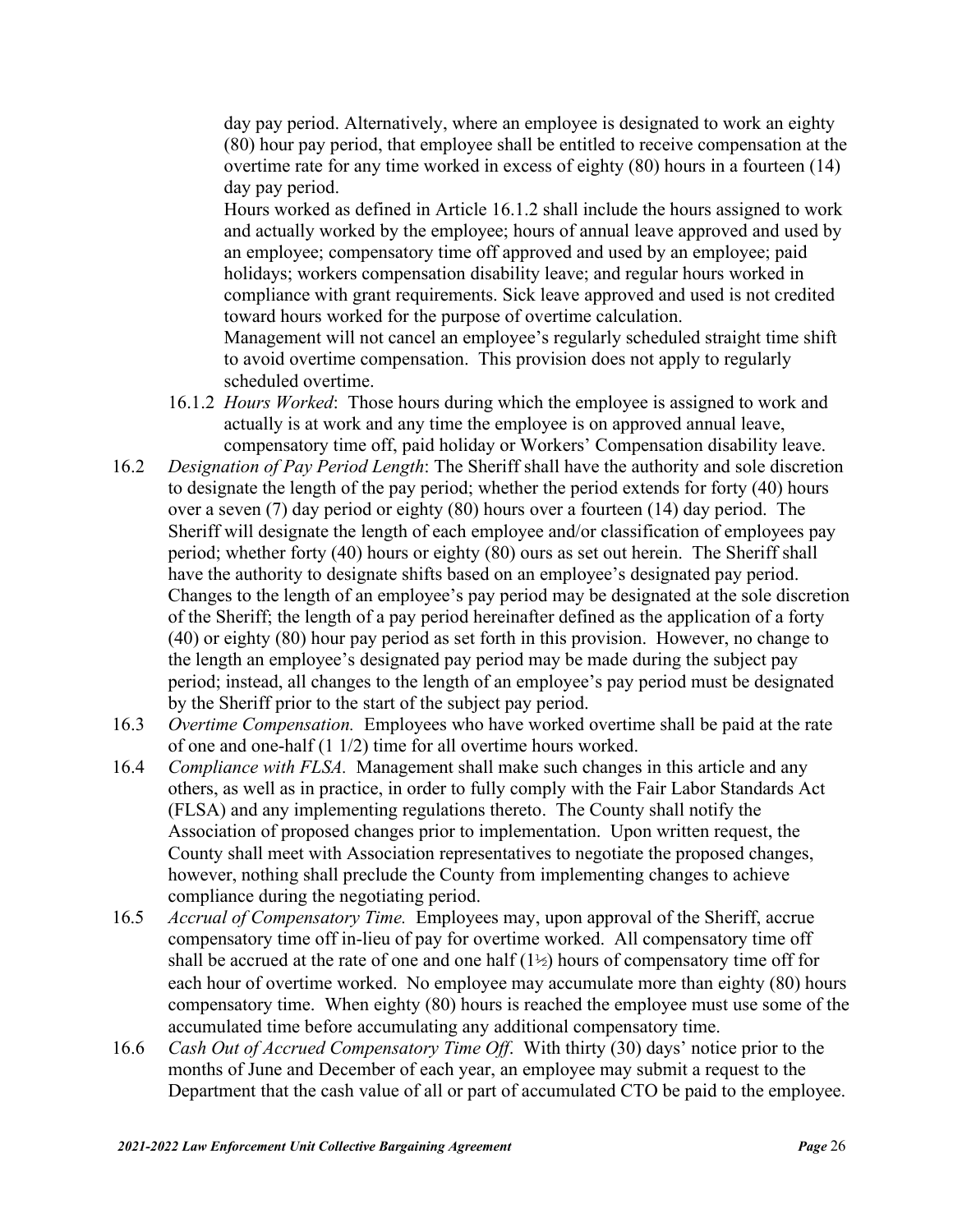With thirty (30) days' notice prior to June, the County may, at its discretion, pay off all but thirty (30) hours of an employee's CTO bank. If an employee is selected for promotion, he or she must cash out any accrued compensatory time off prior to the start of his or her first shift in the promotional status/position.

16.7 *Special and Detention Center Response Team Training.* Effective July, 1, 2021, employees assigned to the Special Response Team (SRT) or Detention Response Team (DRT) shall be compensated all hours of SRT or DRT training at their regular rate of pay during the assignment if the Team member participates in the monthly required training. SRT or DRT hours must be tracked and submitted to the County for compensation, only SRT or DRT hours actually spent on SRT or DRT training or travel to SRT or DRT training, and submitted to the County shall be paid. This compensation shall be considered full pay in lieu of any other overtime compensation for all SRT or DRT training conducted outside the employee's regularly assigned shift. All SRT or DRT training hours subject to this provision must be preapproved in writing by the Sheriff or his/her designee.

## <span id="page-27-0"></span>**ARTICLE 17 DISCIPLINARY ACTION**

- 17.1 *Types of Discipline.*
	- 17.1.1 *Oral Reprimand.* An oral correction addressed to an employee by a supervisor as to the propriety of an employee's action(s) or inaction(s).
	- 17.1.2 *Written Reprimand.* A written criticism of an employee's conduct, usually concerning an infraction of county rules of conduct, regulations or performance. The reprimand is to be in written form, signed by the employee and the supervisor. A copy will remain with the supervisor issuing such reprimand, a copy delivered to the offending employee, with an additional signed copy to the official personnel file in the County Manager's Office. Upon written request of the employee, a copy shall also be forwarded to the employee's Association. Signature by the employee shall not constitute agreement with the criticism but only recognition of the receipt of the written criticism.
	- 17.1.3 *Disciplinary Leave Without Pay.* Disciplinary leave without pay means a disciplinary measure providing that the offending employee receive one or more days off without pay.
	- 17.1.4 *Suspension with Pay.* There are times during an inquiry into alleged misconduct that it would appear to be in the best interests of both the County and employee to relieve the employee from duty, pending the outcome of the inquiry. In the event such suspension during a period of review is thought to be necessary, such suspension shall not cause loss of pay or other privileges attached to the position as an employee of the County unless later converted to a Disciplinary Leave Without Pay. A Suspension with Pay does not comprise a form of discipline in and of itself unless it has been so designated in a particular case.
	- 17.1.5 *Demotion*. A disciplinary demotion is a temporary or permanent reduction of an employee from a higher position or classification to a lower position or classification below that which was held by the employee on a regular basis.
	- 17.1.6 *Discharge.* Termination of the services of an employee of Humboldt County for a gross violation of laws, ordinances, or rules and regulations; or for numerous violations of rules and regulations; or for inability or refusal to properly perform duly assigned tasks; for substance abuse or other actions which constitute cause for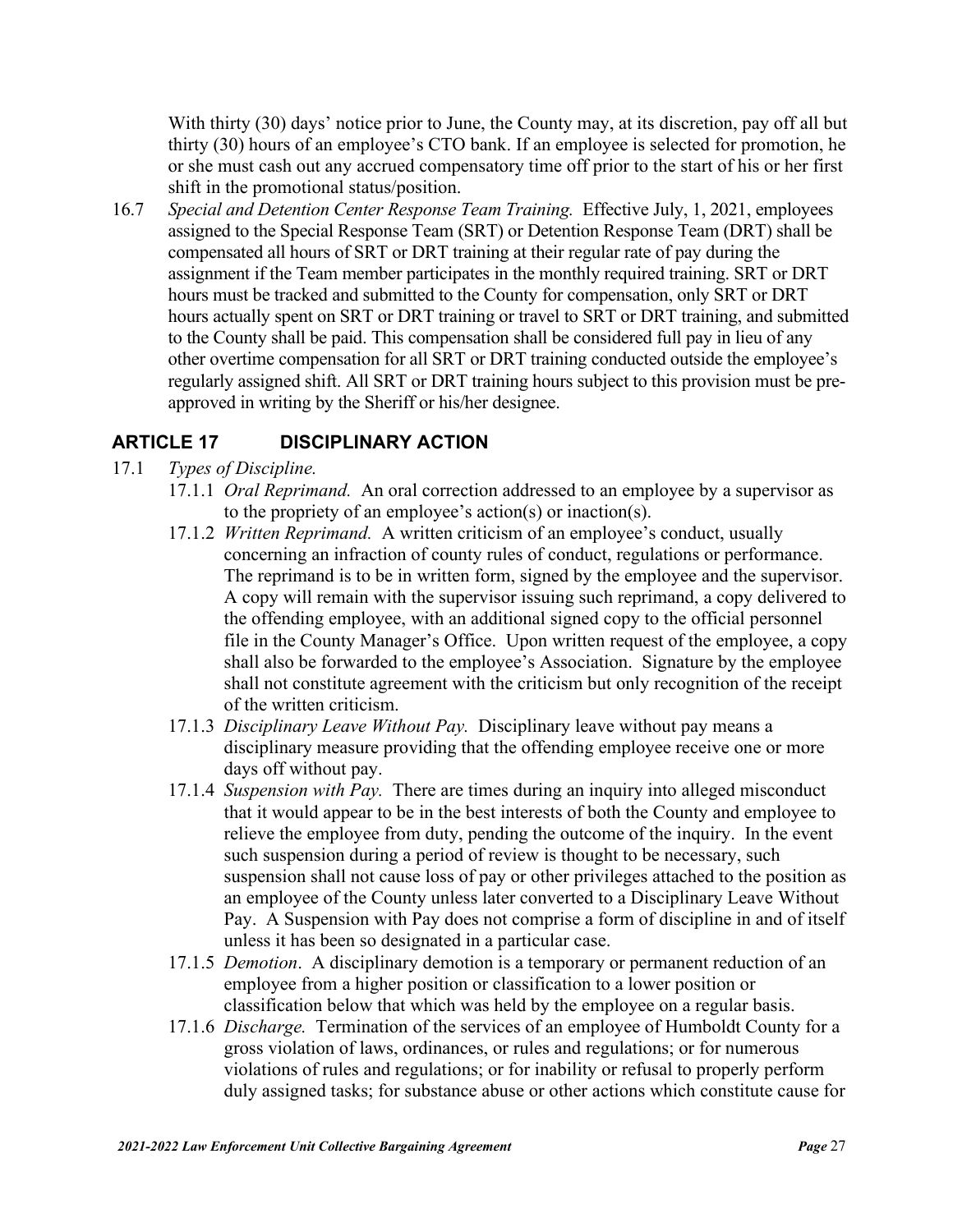discharge. Discharge shall be imposed by the Sheriff or designee, and shall be by written notice to the employee concerned. One copy of such notice shall be delivered to the employee concerned, and one copy of the appropriate form shall be placed in the employee's official personnel file in the County Manager's Office. Upon written request of the employee, a copy shall also be forwarded to the employee's Association.

- 17.2 *Classifications of Discipline.* Oral reprimands, written reprimands, suspensions with pay and suspensions without pay for two shifts or fewer shall be considered Minor Disciplinary Actions. Suspensions without pay for more than two shifts, disciplinary demotions, and discharges shall be considered Severe Disciplinary Actions*.*
- 17.3 *Procedure for Imposing and Appealing Minor Disciplinary Actions.* Minor Disciplinary Actions may only be appealed by an employee who has successfully completed the initial hire probationary period for the current County employment. The following procedures shall apply exclusively to Minor Disciplinary Actions:
	- 17.3.1 *Notice of Action.* When a supervisor or manager believes it is necessary to impose a minor disciplinary action on an employee, the supervisor shall notify the employee in writing of his/her decision stating the reason for the action, the regulations or rules which have been violated, the specific action to be taken, and the effective date of the action.
	- 17.3.2 *Appeal of Minor Disciplinary Action.* Within five (5) days from receipt of the written notification, an employee who has received a written reprimand or short suspension without pay, but believes the discipline is unwarranted may appeal the action to Level 2 of the Grievance Procedure (Article 18) of this Agreement for final determination.
- 17.4 *Procedure for Imposing and Appealing Severe Disciplinary Actions*. Before taking action to discharge, demote, or suspend a non-probationary unit employee without pay for a period of three (3) days or longer, the Appointing Authority shall serve on the employee and, upon written request of the employee, the Association, either personally or by certified mail, a Notice of Proposed Action, which shall contain the following:
	- A. A statement of the action proposed to be taken.
	- B. A copy of the charges, including the acts of omissions and grounds upon which the action is based.
	- C. If it is claimed that the employee has violated a rule or regulation of the County or Sheriff's Office, a copy of said rule shall be included with the notice.
	- D. A statement that the employee may review and request copies of materials upon which the proposed action is based.
	- E. A statement that the employee has two (2) working days to respond to the appointing authority either orally or in writing. If the employee chooses to reply orally, the employee is entitled to a meeting with the Appointing Authority or his/her designee.
	- 17.4.1 *Response*. The employee upon whom a Notice of Proposed Action has been served shall have two (2) working days to respond or protest to the Appointing Authority either orally or in writing before the proposed action may be taken. Upon application and for good cause, the Appointing Authority may extend the time period to respond.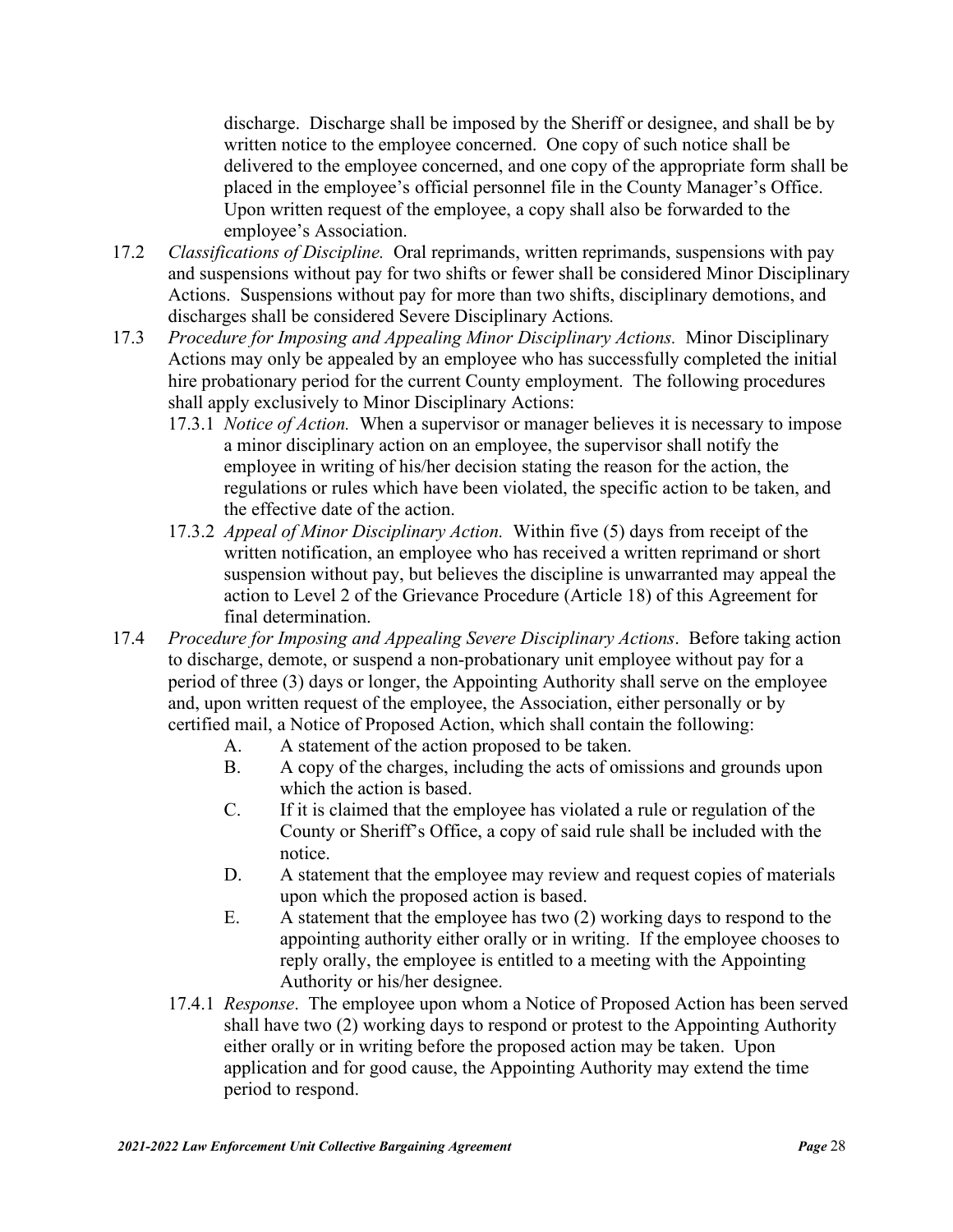- 17.4.2 *Response Meeting*. If the employee chooses to respond orally, the employee shall be entitled to a personal meeting with the Appointing Authority or his/her designee. At such meeting, the employee may be accompanied by an attorney or Association representative.
- 17.4.3 *Review/Action*. After complying with the applicable requirements of sections above and having reviewed the employee response, if any, given pursuant to section 17.4.2, the Appointing Authority may order the discipline or discharge of the employee. Such order shall:
	- A. Be in writing,
	- B. State specifically the causes for the action,
	- C. State the effective date of such action, and
	- D. Be served on the employee and, upon written request of the employee, the Association, either personally or by certified mail.
- 17.4.4 *Protest*. A non-probationary employee may protest severe disciplinary action, which protest shall be considered an appeal and processed in accordance with Level 3 of Article 18, Grievance Procedure and, thereafter if necessary, through Article 19, Arbitration.
- 17.5 *Sole Remedy*. The procedures provided herein are in lieu of any remedy provided by NRS 245.065 for appealing and resolving protests of disciplinary action.

## <span id="page-29-0"></span>**ARTICLE 18 GRIEVANCE PROCEDURES**

- 18.1 *Definitions:*
	- 18.1.1 *Grievance.* A grievance is a claimed violation, misapplication, and misinterpretation of a specific provision of this Agreement which adversely affects the grievant. The exercise or lack of exercise of Employer Rights (Article 5) shall not be grievable.
	- 18.1.2 *Grievant.* A grievant is an employee in the unit who is filing a grievance as defined above. Alleged violations, misapplications or misinterpretations which affect more than one employee in a substantially similar manner may be consolidated at the discretion of management or the Association as a group grievance and shall thereafter be represented by a single grievant.
	- 18.1.3 *Day.* Day shall mean a day in which the County's main administrative office is open for business.
- 18.2 *Process.*
	- 18.2.1 *Informal Resolution.* Within five (5) days from the event giving rise to a grievance or from the date the employee could reasonably have been expected to have had knowledge of such event, the grievant shall orally discuss his/her grievance with his/her supervisor. A supervisor shall have three (3) days to give an answer to the employee.
	- 18.2.2 *Formal Levels.*

*Level 1:* If a grievant is not satisfied with the resolution proposed at the informal level, the grievant may, within five (5) days of such receipt of such answer, file a formal written grievance with the next highest level in the chain of command on a County Grievance Form containing a statement describing the grievance, the section of this Agreement allegedly violated, and remedy requested. The next highest level in the chain of command shall, within five (5) days, have a meeting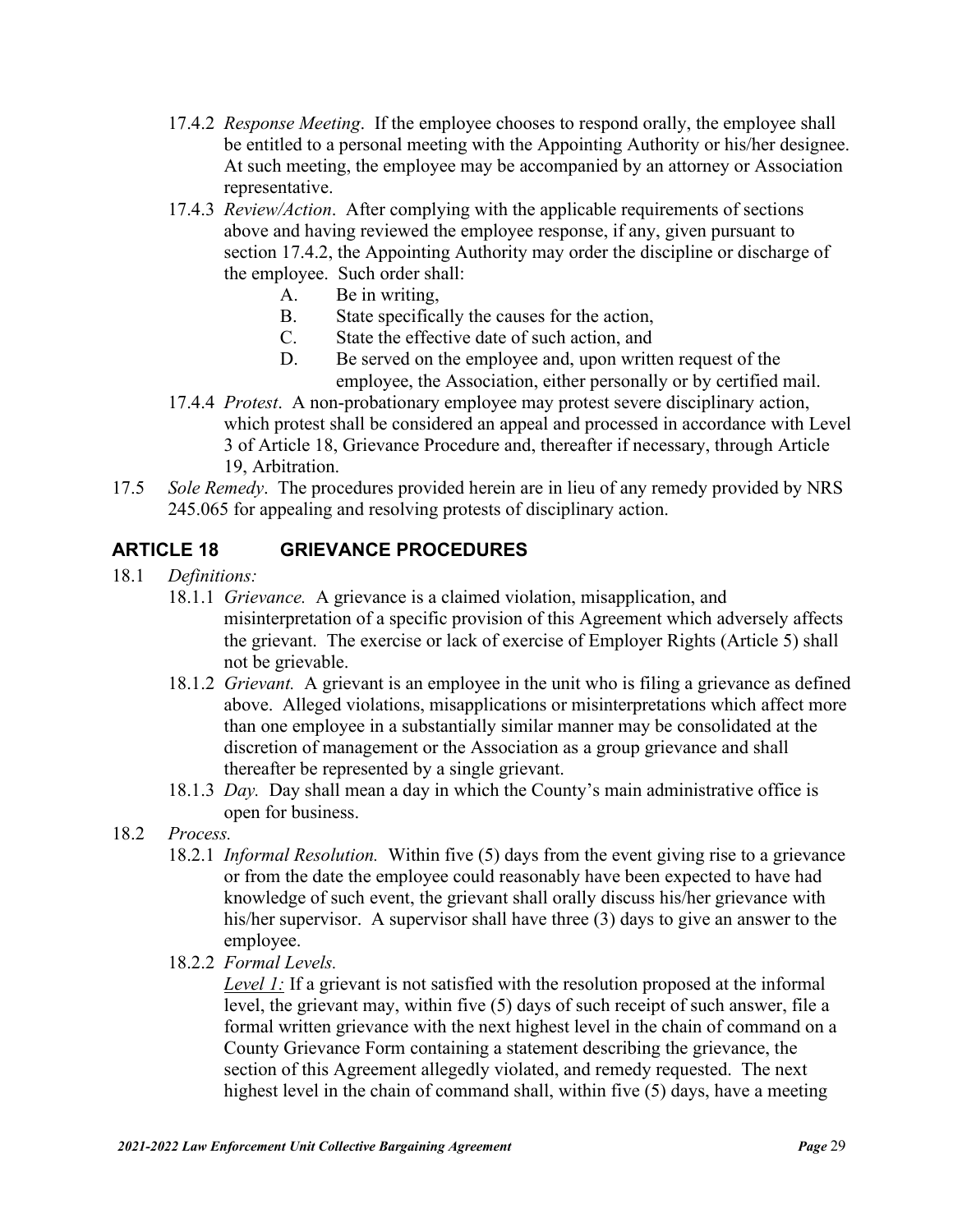with the grievant and within five (5) days thereafter, give a written answer to the grievant on the form provided.

*Level 2:* If the grievant is not satisfied with the written answer at Level 1, the grievant may, within ten (10) days from the receipt of such answer, file a written appeal to the Sheriff. Within ten (10) days of receipt of the written appeal, the Sheriff or his/her designee shall investigate the grievance which may include a meeting with the concerned parties and, thereafter give written answer to the grievant within ten (10) days.

*Level 3:* If the grievant is not satisfied with the written answer from Level 2, the grievant may, within ten (10) days from the receipt of such answer, file a written appeal to the County Manager. Within fifteen (15) days of receipt of the written appeal, the County Manager or his/her designee, shall investigate the grievance which may include a meeting with the concerned parties, and thereafter give written answer to the grievant within five (5) days, which answer shall be final and binding unless, for matters subject to arbitration, within ten (10) days, the Association notifies the County Manager of its intention to appeal the matter to arbitration.

- 18.3 *General Provisions.*
	- 18.3.1 If a grievant fails to carry his/her grievance forward to the next level within the prescribed time period, the grievance shall be considered withdrawn with prejudice.
	- 18.3.2 If a supervisor or manager fails to respond with an answer within the given time period, the grievant may appeal his/her grievance to the next higher level as if a negative response had been received on the final day allowed for a management response.
	- 18.3.3 The grievant may be represented by a person of his/her choice at any formal level of this procedure.
	- 18.3.4 Time limits and formal levels may be waived by mutual written consent of the parties.
	- 18.3.5 Proof of service shall be accomplished by certified mail or personal service.
	- 18.3.6 The Association shall receive a copy of all grievances filed at the Sheriff's level of this grievance procedure, where such grievance is not being processed by the Association.
	- 18.3.7 The making or filing of a grievance shall not prevent the County, the Sheriff or supervisor or other authorized person from taking action deemed appropriate, nor shall it have the effect of suspending action previously taken even though the action may involve or be a part of the subject matter of the grievance.

#### <span id="page-30-0"></span>**ARTICLE 19 ARBITRATION**

19.1 *Designation.* The parties will attempt to agree upon a professional neutral to serve as an Arbitrator. In the event agreement cannot be reached to select an Arbitrator, the parties agree to solicit a list of seven (7) professional neutrals from the Federal Mediation and Conciliation Service (FMCS) or the American Arbitration Association (AAA) and alternately strike names from such list until one name remains or follow the procedure required by the agency supplying the list. That remaining person so selected shall serve as the Arbitrator. The party to strike first shall be determined by lot.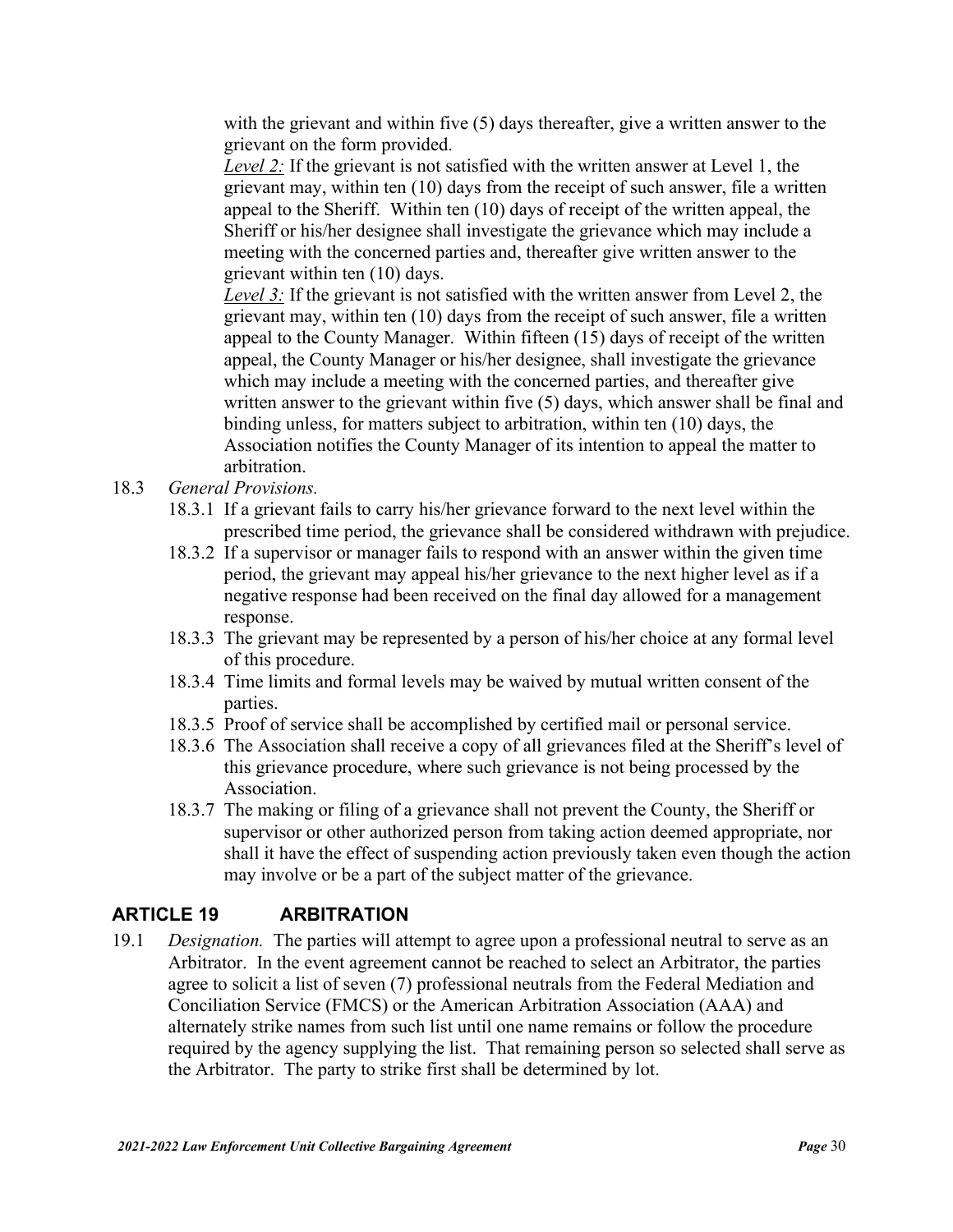- 19.2 *Matters Subject to Arbitration Procedure.* Proposals to create, add to, or change this written agreement or addenda supplementary hereto shall not be grievable nor submitted to an Arbitrator and no proposal to modify, amend, or terminate a negotiated agreement, nor any matter or subject arising out of or in connection with such proposal, may be referred to this process.
- 19.3 *Rules of Evidence.* Strict rules of evidence shall not apply. However, rules of evidence and procedures for conduct of hearings shall be guided by the standards in the American Arbitration Association Voluntary Arbitration Rules.
- 19.4 *Privacy of Hearings.* All hearings held by an Arbitrator shall be closed sessions and no news releases shall be made concerning progress of the hearings.
- 19.5 *Authority of Arbitrator.* Decision of an Arbitrator on matters properly before him/her shall be final and binding on the parties. No Arbitrator shall entertain, hear, decide, or make recommendations on any dispute unless such dispute involves an eligible employee in this represented unit and unless such dispute falls within the definition of a grievance as set forth in Article 18, Grievance Procedure, or is an appeal from severe disciplinary action, and has been processed in accordance with all provisions thereof and herein. The Arbitrator's authority shall be limited only to the application and interpretation of the provisions of this negotiated agreement.
- 19.6 *Costs.* The fees and expenses of the Arbitrator and of a court reporter, if used, shall be shared equally by the employee organization; the grievant if a grievant is not represented by the Association, and the County. Each party, however, shall bear the cost of its own presentation including preparation and post-hearing briefs, if any, provided, however, if either party rejects the Arbitrator's decision as evidenced by overturning it or seeking relief in Court to have it vacated or modified, that party shall assume full responsibility for all jointly incurred costs of the Arbitrator process. For the purposes of this section the parties shall be considered as either: The County and the Employees Association or, if a grievant is not represented by the Association, the County and the grievant(s).
- 19.7 *Effect of Decision*. Decisions of an Arbitrator on grievance matters properly before him/her shall be advisory to the County Board of Commissioners. Within sixty (60) days of receipt of the Arbitrator's recommendation, the Board shall make a final decision which in the Board's discretion it deems proper after review of the hearing officer's report or conducting further investigation as it sees fit. The recommendation of the Arbitrator shall remain in effect unless rejected by a majority of the Board. Should the Board take no action on the Arbitrator's recommendation within sixty (60) days, the Arbitrator's recommendation shall become binding. Notwithstanding this section, decisions of an Arbitrator in review of Severe Disciplinary Actions shall be final and binding on the parties.

## <span id="page-31-0"></span>**ARTICLE 20 LAYOFF PROCEDURE**

- 20.1 *Positions to be Eliminated.* If the County determines the need for a reduction in its work force, written notice of not less than two (2) weeks shall be provided to regular employees to be laid off. The Sheriff will determine the positions to be eliminated and the employees to be laid off within each affected job class.
- 20.2 *Order of Layoff.*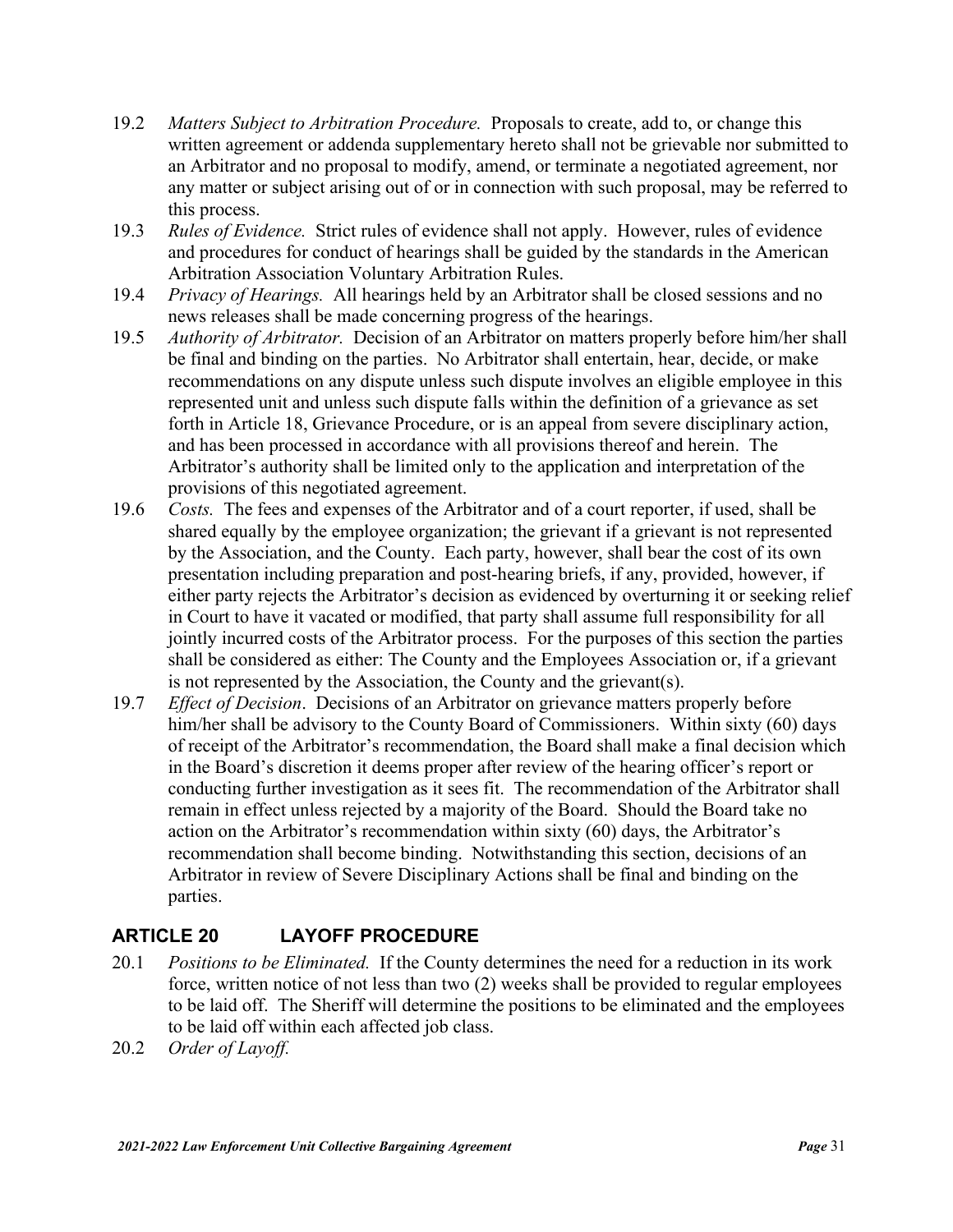- 20.2.1 *Seniority*. Initially the Sheriff shall consider employees for layoff in the inverse order of seniority. Seniority shall be determined on the basis of uninterrupted employment with the Sheriff's Office in the employee's current class.
- 20.2.2 *Qualifications*. When selecting which employee will be laid off, the Sheriff will review the qualifications of the employee with the least seniority in the affected job class. If the Sheriff finds an employee with less seniority has qualifications which are needed by the Sheriff's Office and those qualifications are equal to or greater than those of an employee with greater seniority, and the documented performance of the employee with lesser seniority is better than that of the more senior employee the County may layoff the employee with the higher seniority.
- 20.2.3 *Qualifications to be Considered*. Qualifications to be considered in determining exceptions to seniority order shall include knowledge, skill, ability, and certificates required for job functions to be assigned to the remaining staff, as well as previous experience in performing the essential functions and job performance. Job performance shall be determined on the basis of the employee's record of job performance as documented in the employee's personnel file.
- 20.2.4 *Ties*. After consideration of seniority within class, qualifications, and performance, any ties shall be broken by total seniority within the Sheriff's Office.
- 20.2.5 *Bumping*. An employee who was initially hired by the Sheriff into a class with a lower rank than his/her current class shall have the right to bump an employee in such lower class if the employee has more seniority in the lower class. Such bumping rights may be exercised subject to the Sheriff's review of performance and qualifications outlined above.

#### 20.3 *Appeal Procedure:*

- 20.3.1 *Notice of Appeal:* In the event that an employee who has been laid off out of seniority order believes the decision based upon performance and/or qualifications is incorrect, the employee may request that the Association appeal the Sheriff's determination. If the Association finds there is good reason to believe that the Sheriff has erred in his decision, it may appeal through the process set forth in this Article. Such appeal shall be filed within five (5) working days of delivery of the layoff notice to the employee.
- 20.3.2 *Appeal Review Committee:* When an appeal is filed, the Association shall identify two (2) persons to serve on a review committee at the time of the appeal. The Sheriff shall then appoint two (2) persons to the committee. Each of the persons appointed to the committee shall be familiar with the work of the Sheriff's Office and of the job class from which layoff is to be made. The committee shall meet within five (5) days of delivery of the notice of appeal to the County. It shall review the basis for the Sheriff's layoff decision and the reasons the employee believes the decision is in error. The committee shall then determine whether the Sheriff's decision was reasonable and on that basis either confirm or reject the Sheriff's decision.
- 20.3.3 *Mediator.* If the committee cannot reach agreement regarding the Sheriff's decision regarding order of layoff, it shall within three (3) days of its initial meeting, request the participation of a federal mediator. The services of the mediator will be jointly requested by the County and the Association on an urgent basis. The mediator shall seek to achieve a consensus decision among the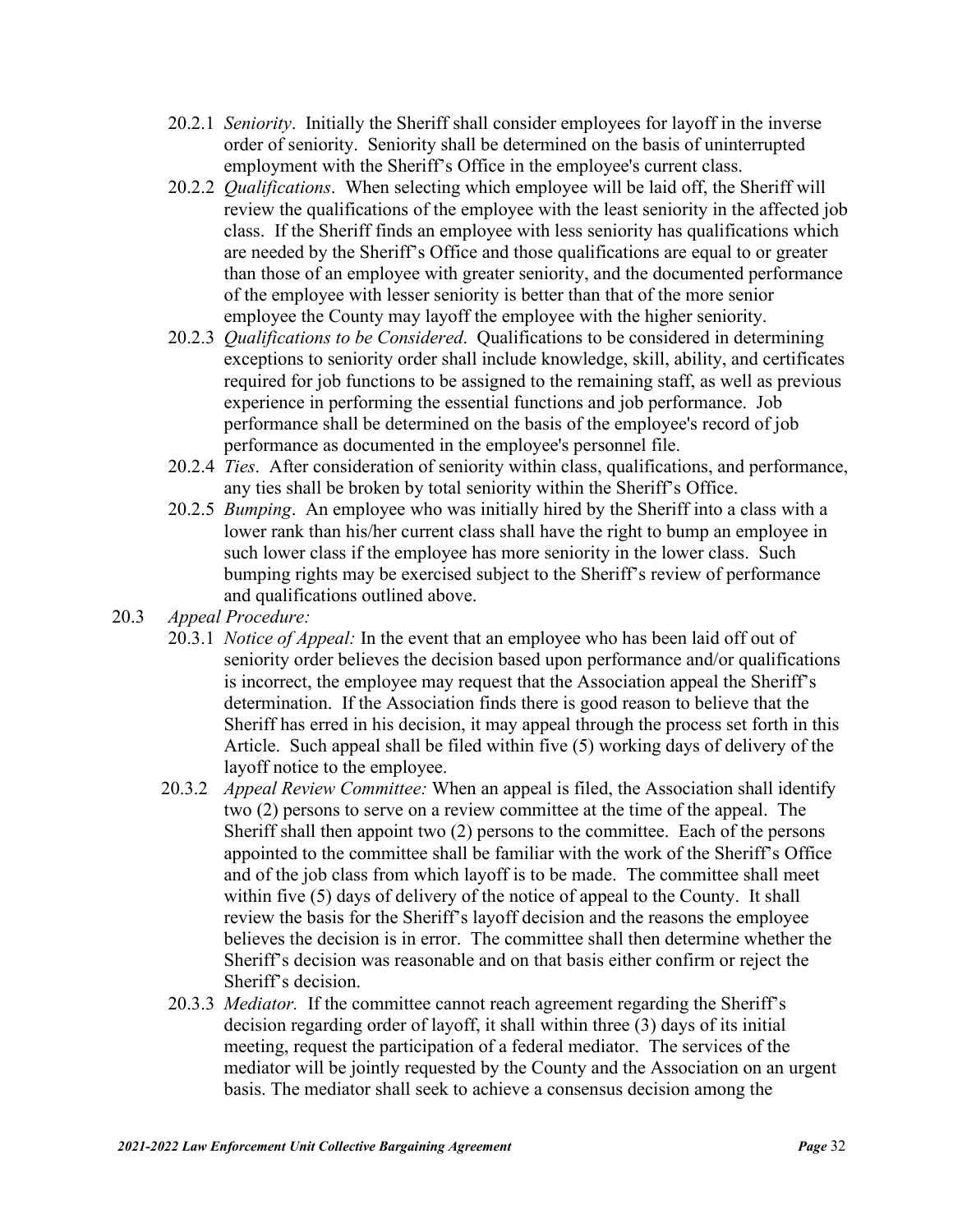committee members. If none is reached the mediator shall become a voting member of the committee.

- 20.3.4 *Binding Determination.* The determination of the committee regarding the appropriate order of layoff shall be final and binding and may not be grieved or appealed.
- 20.4*. Recall Rights.* Laid off employees will have a right to return to a vacancy in the same class and department from which they were laid off. Recall shall be in inverse order of layoff.
	- 20.4.1 *Recall List.* Employees shall remain on the recall list for one year following the date of layoff provided, however, laid off employees shall be removed from the recall list if:
		- A. They accept recall to a position in a class at the same salary range as the position from which they were laid off, or
		- B. They decline appointment to a position in the Sheriff's Office and in a class at the same salary range as the position from which their lay off occurred, or
		- C. They fail to report for duty within fifteen (15) calendar days of mailing of notice of recall to County employment.
	- 20.4.2 *Recall Notice:* Notice of recall or available position may be made in person or by U.S. Mail, return receipt requested. It is the responsibility of each laid off employee to notify the Sheriff of his/her current address.

## <span id="page-33-0"></span>**ARTICLE 21 PEACEFUL PERFORMANCE**

- 21.1 *Prohibitions.* The parties to this Agreement recognize and acknowledge that the services performed by the County employees covered by this Agreement are essential to the public health, safety, and welfare of the residents of the County of Humboldt. Association agrees that under no circumstances will the Association recommend, encourage, cause or permit its members to initiate, participate in, nor will any member of the bargaining unit take part in, any strike, sit-down, stay-in, sick-out, slow-down or picketing in connection with a labor dispute (hereinafter collectively referred to as work-stoppage), in any office or department of the County, nor to curtail any work or restrict any production or interfere with any operation of the County. In the event of any such work-stoppage by any member of the bargaining unit, the County shall not be required to negotiate on the merits of any disputes which may have given rise to such work-stoppage until said work-stoppage has ceased.
- 21.2 *Responsibilities of Association.* In the event of any work-stoppage, during the term of this Agreement, whether by the Association or by any member of the bargaining unit, the Association by its officers, shall immediately declare in writing and publicize that such work-stoppage is in violation of law and this Agreement and is unauthorized, and shall further direct its members in writing to cease the said conduct and resume work. Copies of such written notice shall be served upon the County. In the event of any work stoppage the Association promptly and in good faith performs the obligations of this paragraph, and providing the Association had not otherwise authorized, permitted or encouraged such work-stoppage, the Association shall not be liable for any damages caused by the violation of this provision. However, the County shall have the right to discipline, to include discharge, any employee who instigates, participates in, or gives leadership to, any work-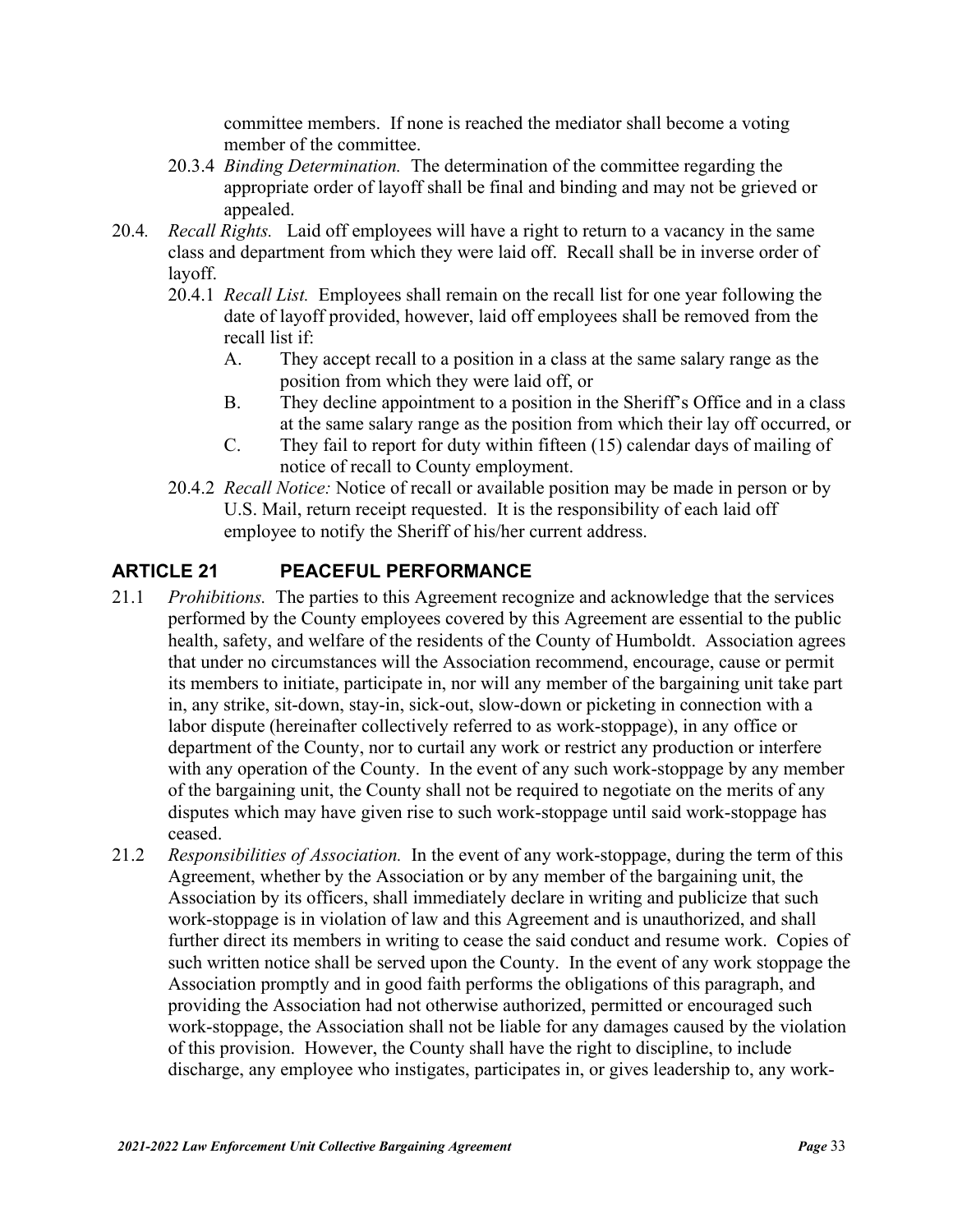stoppage activity herein prohibited, and the County shall have the right to seek full legal redress, including damages, as against any such employee.

## <span id="page-34-0"></span>**ARTICLE 22 FULL UNDERSTANDING, MODIFICATION AND WAIVER**

- 22.1 *Full Understanding.* It is intended that this Agreement sets forth the full and entire understanding of the parties regarding the matters set forth herein and all other topics subject to bargaining, and therefore any other prior or existing understanding or agreement by the parties, whether formal or informal, written or unwritten regarding such matters are hereby superseded or terminated in their entirety.
- 22.2 *No Interim Bargaining*. It is agreed and understood that during the negotiations which culminated in this Agreement, each party enjoyed and exercised without restraint, except as provided by law, the right and opportunity to make demands and proposals or counterproposals with respect to any matter subject to bargaining and that the understandings and agreements arrived at after the exercise of that right are set forth in this Agreement. The parties agree, therefore, that the other shall not be required to negotiate with respect to any subject or matter, whether referred to or not in this Agreement.
- 22.3 *Modification.* Any agreement, alteration, understanding, waiver or modification of any of the terms or provisions contained in this Agreement shall not be binding on the parties unless made and signed in writing by all of the parties to this Agreement, and if required, approved and implemented by the Sheriff and/or the Board of County Commissioners.
- 22.4 *Waiver.* The waiver of any breach, term or condition of this Agreement by either party shall not constitute a precedent in the future enforcement of all its terms and provisions.

## <span id="page-34-1"></span>**ARTICLE 23 SAVINGS**

23.1 *Saving Clause.* If any provisions of this Agreement are held to be contrary to law by a court of competent jurisdiction, such provisions will not be deemed valid and subsisting except to the extent permitted by law, but all other provisions will continue in full force and effect.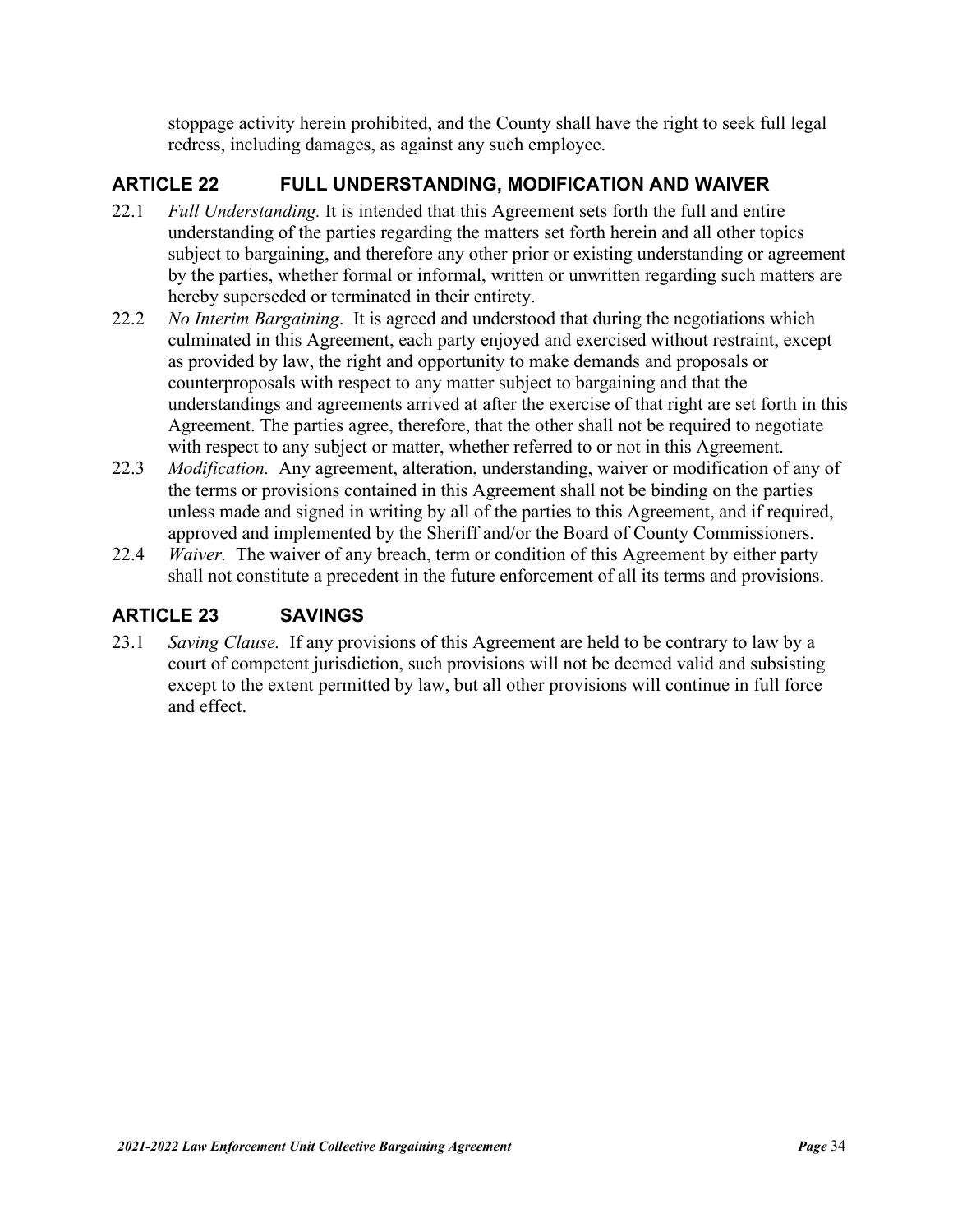## <span id="page-35-0"></span>**ARTICLE 24 TERM OF AGREEMENT**

24.1 *Term.* The County and the Association agree that the term of this Agreement shall commence as of July 1, 2021 and expires at midnight on June 30, 2022. Unless otherwise noted herein, any changes caused by the approval of this Agreement shall be prospective and implemented upon formal adoption by both parties and retroactive to the pay period including July 1, 2021.

*IN WITNESS WHEREOF*, the parties hereto have hereunto executed this Agreement as of the date hereof by their respective representatives duly authorized to do so this 7<sup>th</sup> day of June, 2021.

FOR THE COUNTY: FOR THE ASSOCIATION:

Ron Cerri, Chairperson Angel Cardenas, President

David A. Mendiola, County Manager Dan Redding, Business Manager

Humboldt County Board of Commissioners Humboldt County Law Enforcement Employees Association

Humboldt County, Nevada Operating Engineers Local No. 3, AFL-CIO

 Bruce Noel, Recording-Corresponding Secretary Operating Engineers Local No. 3, AFL-CIO

 Tim Neep, Public Employee Director Operating Engineers Local No. 3, AFL-CIO

 Phillip Herring, Senior Business Representative Operating Engineers Local No. 3, AFL-CIO

 Jeremy Peters, Negotiating Member Humboldt County Law Enforcement Employees Association

 Damon Kuskie, Negotiating Member Humboldt County Law Enforcement Employees Association